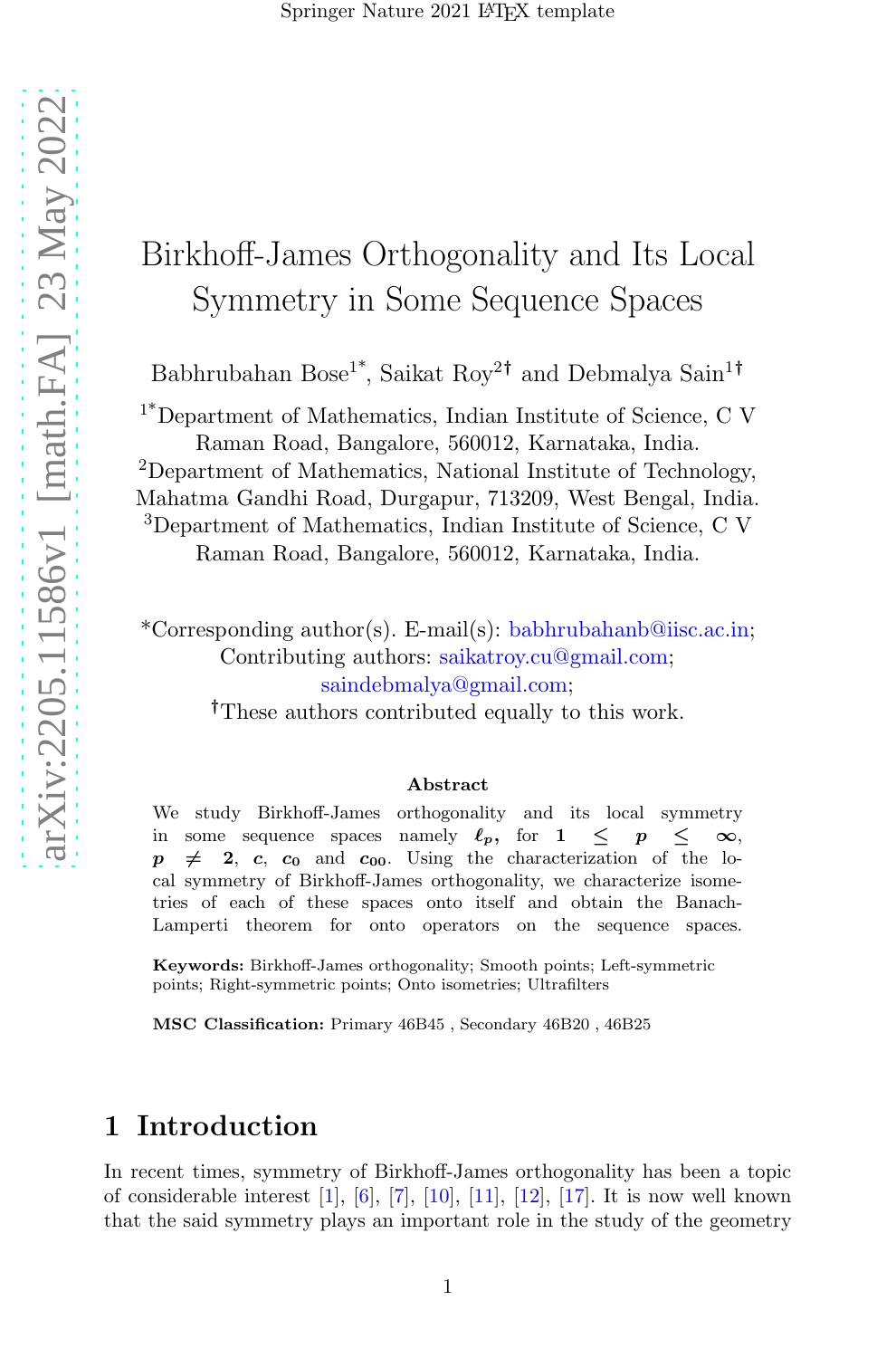of Banach spaces. The present article aims to explore Birkhoff-James orthogonality and its local symmetry in some well studied sequence spaces. As an outcome of our exploration, we acquire the Banach-Lamperti Theorem [\[13\]](#page-18-2) for onto operators on some classical sequence spaces by characterizing the onto isometries of the same. We would like to mention that recently such a study has been carried out in the context of  $\ell_p^n$  spaces for  $1 \leq p \leq \infty$ ,  $p \neq 2$  in [\[3](#page-17-5)].

Let us now establish the relevant notations and terminologies to be used throughout the article. Denote the scalar field  $\mathbb{R}$  or  $\mathbb{C}$  by  $\mathbb{K}$  and recall the sign function sgn :  $\mathbb{K} \to \mathbb{K}$ , given by

<span id="page-1-0"></span>
$$
sgn(x) = \begin{cases} \frac{x}{|x|}, \ x \neq 0, \\ 0, \ x = 0. \end{cases}
$$

Consider a normed linear space  $\mathbb X$  over  $\mathbb K$  and denote its continuous dual by  $\mathbb X^*.$ Let  $J(x)$  denote the collection of all support functionals of a non-zero  $x \in \mathbb{X}$ , i.e.,

$$
J(x) := \{ f \in \mathbb{X}^* : ||f|| = 1, \ |f(x)| = ||x|| \}.
$$
 (1.1)

A non-zero element  $x \in \mathbb{X}$  is said to be *smooth* if  $J(x)$  is singleton.

Given  $x, y \in \mathbb{X}$ , x is said to be *Birkhoff-James orthogonal* to y [\[2\]](#page-17-6), denoted by  $x \perp_B y$ , if

$$
||x + \lambda y|| \ge ||x||, \text{ for all } \lambda \in \mathbb{K}.
$$

James proved in [\[9](#page-17-7)] that  $x \perp_B y$  if and only if  $x = 0$  or there exists  $f \in J(x)$ such that  $f(y) = 0$ . In the same article he also proved that a non-zero  $x \in \mathbb{X}$  is smooth if and only if Birkhoff-James orthogonality is right additive at  $x$ , i.e.,

$$
x \perp_B y, x \perp_B z \Rightarrow x \perp_B (y+z), \text{ for every } y, z \in \mathbb{X}.
$$

Birkhoff-James orthogonality is not symmetric in general, i.e.,  $x \perp_B y$ does not necessarily imply that  $y \perp_B x$ . In fact, James proved in [\[8\]](#page-17-8) that Birkhoff-James orthogonality is symmetric in a normed linear space of dimension higher than 2 if and only if the space is an inner product space. However, the importance of studying the local symmetry of Birkhoff-James orthogonality in describing the geometry of normed linear spaces has been illustrated in [\[3,](#page-17-5) Theorem 2.11], [\[16](#page-18-3), Corollary 2.3.4.]. Let us recall the following definition in this context from [\[15\]](#page-18-4), which is of paramount importance in our present study.

**Definition 1** An element x of a normed linear space  $X$  is said to be *left-symmetric* (resp. right-symmetric) if

 $x \perp_B y \Rightarrow y \perp_B x \text{ (resp. } y \perp_B x \Rightarrow x \perp_B y),$ 

for every  $y \in \mathbb{X}$ .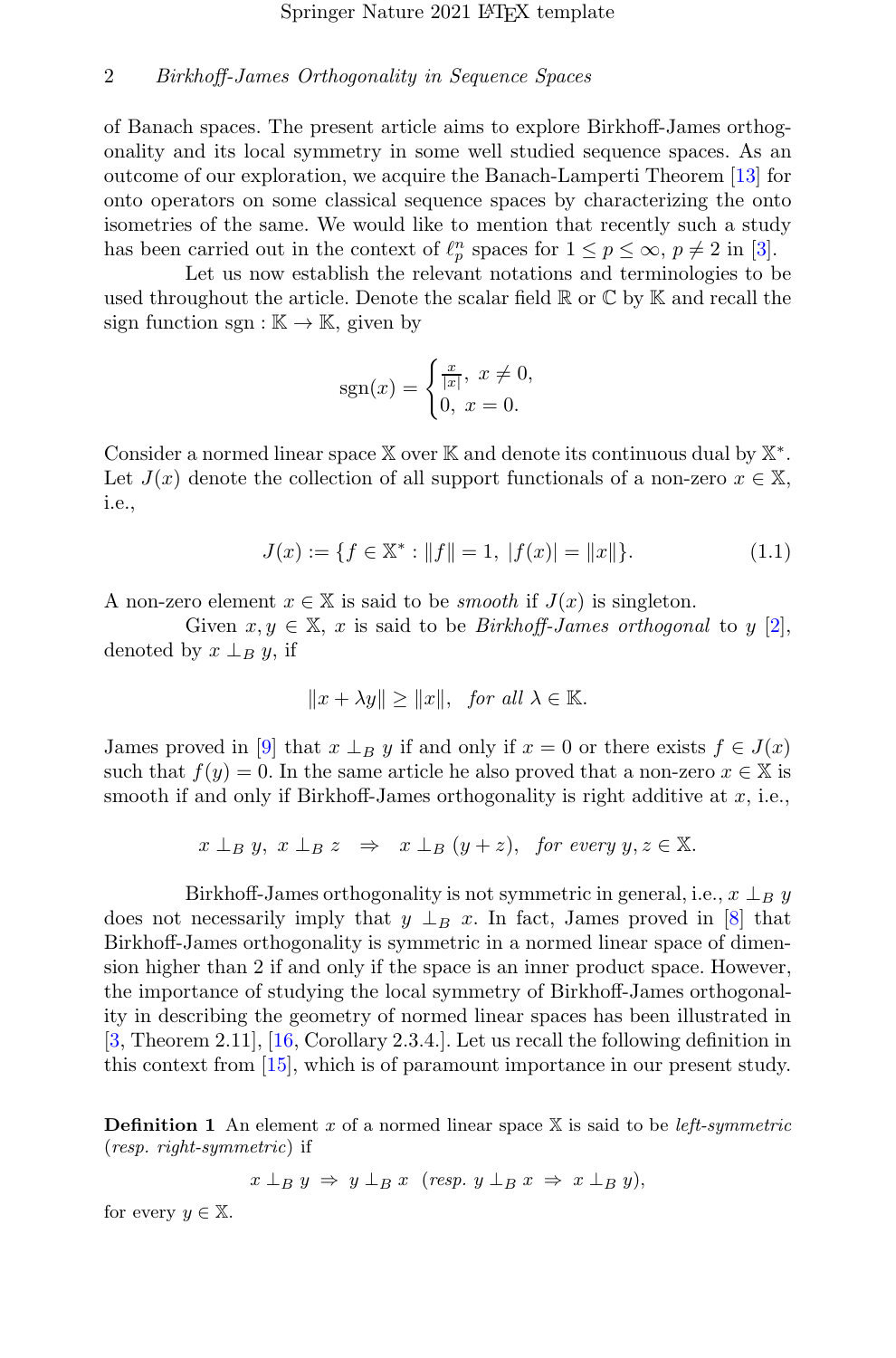The left-symmetric and the right-symmetric points of  $\ell_p^n$  spaces where  $1 \leq p \leq \infty$ ,  $p \neq 2$ , were characterized in [\[3](#page-17-5)]. Here we take a step forward towards generalizing these results in the following sequence spaces:  $\ell_p$ , for  $1 \leq p \leq \infty$  and  $p \neq 2$ , c, c<sub>0</sub> and c<sub>00</sub>. Characterizations of the smooth points, the left-symmetric points and the right-symmetric points of a given Banach space are of paramount importance in understanding the geometry of the Banach space. We refer the readers to [\[1\]](#page-17-0), [\[6\]](#page-17-1), [\[7\]](#page-17-2), [\[10\]](#page-17-3), [\[11\]](#page-17-4), [\[12\]](#page-18-0), [\[17\]](#page-18-1), [\[18\]](#page-18-5), [\[19\]](#page-18-6), [\[20\]](#page-18-7), [\[21\]](#page-18-8) for some prominent work in this direction.

The local symmetry of Birkhoff-James orthogonality in a Banach space also plays an important role in determining the isometric isomorphisms on the space. Let us observe that Corollary 2.3.4. of [\[16](#page-18-3)] in this regard can be stated in the following generalized form:

<span id="page-2-0"></span>**Corollary 1.1** Let X and Y be two normed linear spaces and let  $T : X \to Y$  be an onto linear isometry. Then  $x \in X$  is left-symmetric (resp. right-symmetric) if and only if  $T(x) \in \mathbb{Y}$  is left-symmetric (resp. right-symmetric).

This result is used for proving the Banach-Lamperti Theorem for onto operators on the sequence spaces, i.e., for the case where the measure space is N equipped with the counting measure by finding the onto isometries of  $\ell_p$ , for  $1 \leq p \leq \infty$  and  $p \neq 2$ . We also do the same for the spaces c,  $c_0$  and  $c_{00}$  as a direct consequence of the results characterizing the local symmetry of Birkhoff-James orthogonality in these spaces. It can be noted that Lamperti's idea in [\[13\]](#page-18-2) uses the concept of convexity, concavity and Radon-Nikodym derivatives along with the properties of the integral involved in the definition of the  $L_p$ norm and therefore cannot be generalized in case of  $p = \infty$ . Our approach using the local symmetry of Birkhoff-James orthogonality however, has no such restrictions and hence is applied for the  $p = \infty$  case as well.

In the first section we completely characterize Birkhoff-James orthogonality in  $\ell_{\infty}$  over K and then characterize the left-symmetric and the right-symmetric points of the space. As a corollary of our results, we obtain characterizations of Birkhoff-James orthogonality and the left-symmetric and the right-symmetric points in c,  $c_0$  and  $c_{00}$ . Using Corollary [1.1,](#page-2-0) we find the isometries of each of these spaces onto itself.

In the second and third sections we obtain the same characterizations for  $\ell_1$  and  $\ell_p$  spaces for  $1 < p < \infty$  and  $p \neq 2$  respectively. Observe that the  $p = 2$  case is trivial since  $\ell_2$  is a Hilbert space. We also find all the isometries of these spaces onto themselves using Corollary [1.1.](#page-2-0)

Since we are proving the Banach-Lamperti Theorem for onto operators on the sequence spaces by this isometry characterization, we define signed permutation operators on  $\mathbb{K}^{\mathbb{N}}$ , the vector space of all sequences in K.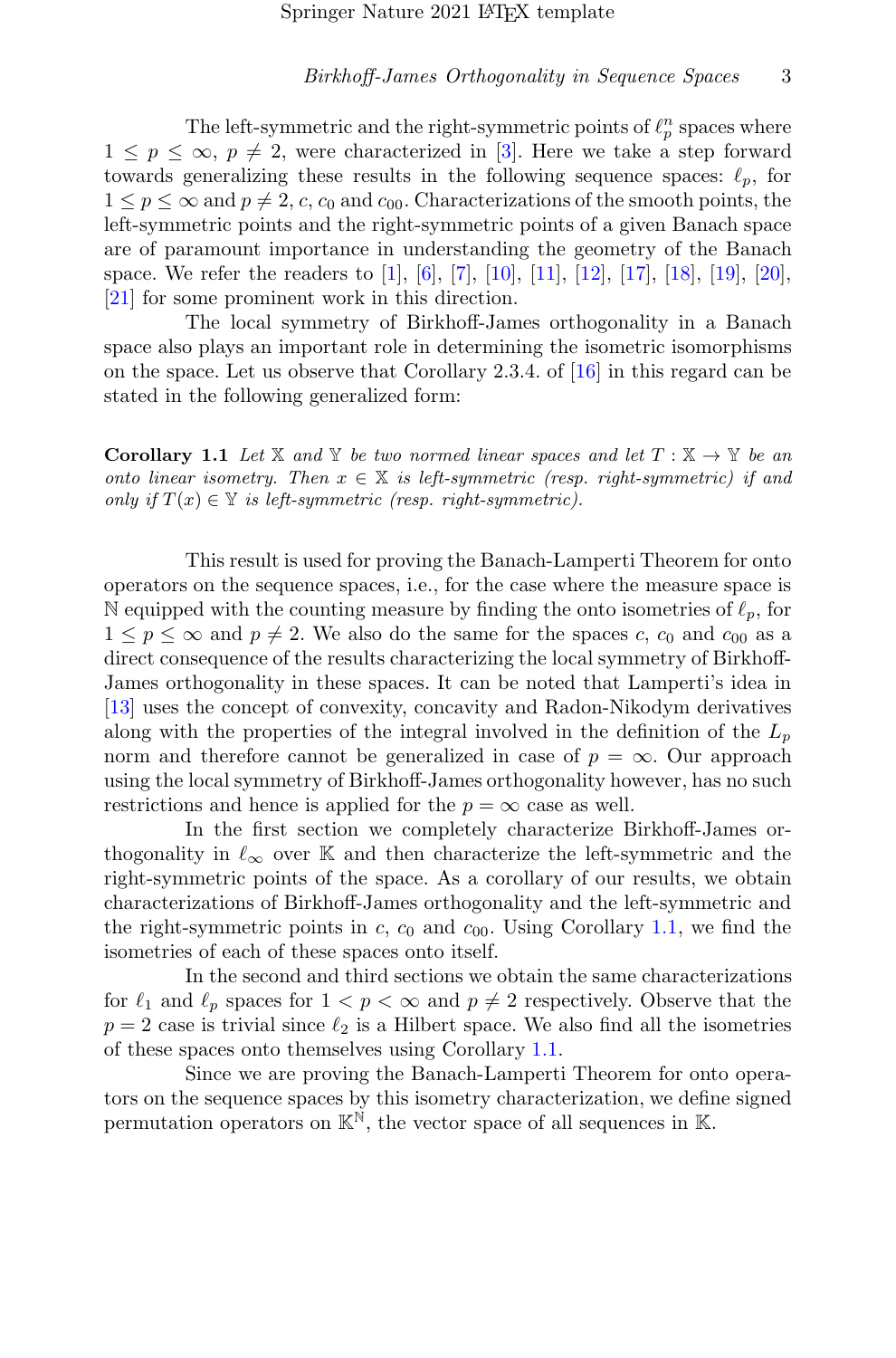**Definition 2** A map  $T : \mathbb{K}^{\mathbb{N}} \to \mathbb{K}^{\mathbb{N}}$  is said to be a *signed permutation operator* if there exists a bijection  $\sigma : \mathbb{N} \to \mathbb{N}$  such that

$$
T(x) = \left(c_n x_{\sigma(n)}\right), \quad x = \left(x_n\right)_{n \in \mathbb{N}} \in \mathbb{K}^{\mathbb{N}},
$$

where  $|c_n| = 1$ , for every  $n \in \mathbb{N}$ .

# 2 Geometry of  $\ell_{\infty}$

In this section, we characterize Birkhoff-James orthogonality between two elements of  $\ell_{\infty}$  and then obtain characterizations of the smooth points, the left-symmetric points and the right-symmetric points of the space. To serve our purpose, we review some basic facts about the convergence of a K-valued sequence under an ultrafilter on N. A detailed treatment on ultrafilters can be found in  $[4]$ ,  $[5]$ .

## 2.1 Ultrafilters on N and convergence of sequences under them

We begin by recalling a few definitions.

**Definition 3** (Filters and Ultrafilters) A non-empty subset  $\mathcal F$  of the power set of a non-empty set  $X$  is said to be a *filter* on  $X$  if  $(i)$   $\emptyset \notin \mathcal{F}$ .

(ii)  $A, B \in \mathcal{F} \Rightarrow A \cap B \in \mathcal{F}.$ 

(iii)  $A \in \mathcal{F}$  and  $A \subset B \Rightarrow B \in \mathcal{F}$ .

A filter  $U$  on X is said to be an *ultrafilter* on X if any filter on X containing  $U$  must be  $\mathcal{U}.$ 

Note that a filter U is an ultrafilter if and only if for every  $A \subset X$ ,  $A \in \mathcal{U}$  or  $X \backslash A \in \mathcal{U}$  if and only if for every  $n \in \mathbb{N}$  and  $A_1, A_2, \ldots, A_n \subset X$ ,  $X = \bigcup^{n}$  $\bigcup_{i=1} A_i$  implies  $A_i \in \mathcal{U}$ , for some  $1 \leq i \leq n$ . An ultrafilter  $\mathcal{U}$  on X is called a principal ultrafilter if there exists  $x \in X$  such that  $\{x\} \in \mathcal{U}$ . An ultrafilter which is not a principal ultrafilter is called a *free ultrafilter*.

We also recall the definition of a filter base.

**Definition 4** A non-empty subset  $\beta$  of the power set of a non-empty set X is said to be a filter base if  $(i)$   $\emptyset \notin \mathcal{B}$ . (ii) If  $A, B \in \mathcal{B}$ , there exists  $C \in \mathcal{B}$  such that  $C \subset A \cap B$ .

Note that every filter base  $\beta$  is contained in a unique minimal filter given by  ${A \subset X : B \subset A$ , for some  $B \in \mathcal{B}}$ . Since every filter is contained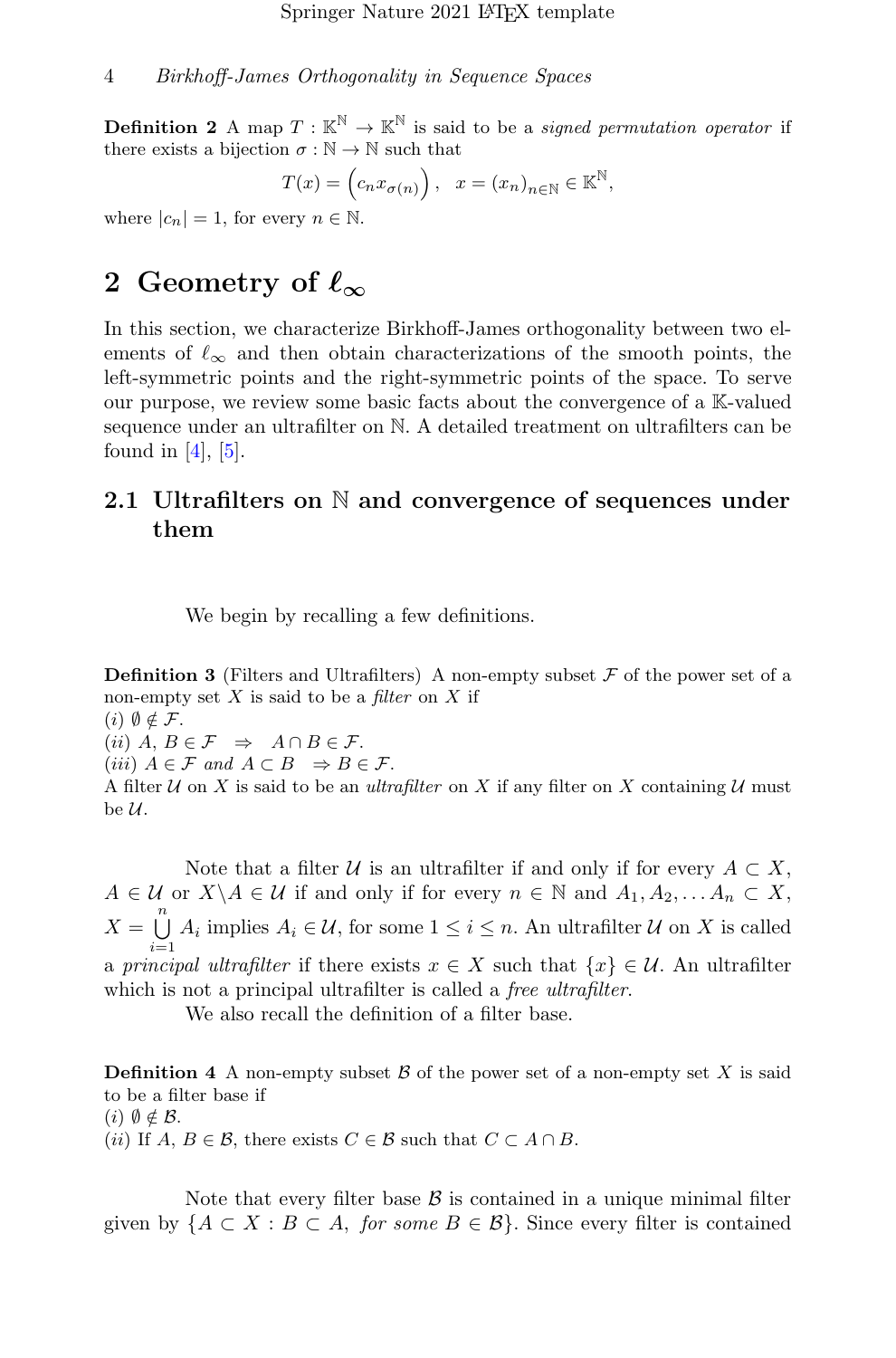in some ultrafilter by Zorn's lemma, every filter base is also contained in some ultrafilter.

We now focus on the case  $X = N$ . Recall the definition of convergence along a filter:

**Definition 5** (Convergence along a filter) Let  $(x_n)_{n\in\mathbb{N}}$  be a sequence in K and let F be a filter on N. Then we say  $x_n$  converges to some point  $x_0 \in \mathbb{K}$ , denoted by  $\lim_{\mathcal{F}} x_n$ , under F if for every  $\epsilon > 0$ , F

$$
\{n\in\mathbb{N}:|x_n-x_0|<\epsilon\}\in\mathcal{F}.
$$

Let us state a few well-known results pertaining to the convergence of a sequence under a filter without proof.

**Theorem 2.1** Let F is a filter on N and  $(x_n)_{n\in\mathbb{N}}$  and  $(y_n)_{n\in\mathbb{N}}$  be two sequences in K. Then the following hold true: (*i*)  $\lim_{n \to \infty} x_n$ , *if exists*, *is unique.* (ii) If  $x = \lim_{\mathcal{F}} x_n$ , and  $f : \mathbb{K} \to \mathbb{K}$  is continuous, then  $f(x) = \lim_{\mathcal{F}} f(x_n)$ . (iii) If  $x = \lim_{\mathcal{F}} x_n$  and  $y = \lim_{\mathcal{F}} y_n$ , then  $x + \lambda y = \lim_{\mathcal{F}} (x_n + \lambda y_n)$ , for any  $\lambda \in \mathbb{K}$ . Also,  $xy = \lim_{\mathcal{F}} x_n y_n$  and  $\frac{x}{y} = \lim_{\mathcal{F}}$  $\frac{x_n}{y_n}$  if  $y_n \neq 0 \neq y$ , for every  $n \in \mathbb{N}$ . (iv) If F is an ultrafilter and  $(x_n)_{n \in \mathbb{N}}$  is bounded, then  $\lim_{\mathcal{F}} x_n$  exists.

It is trivial to see that if U is the principal ultrafilter containing  $\{N\},\$ for some  $N \in \mathbb{N}$ ,  $\lim_{\mathcal{U}} x_n = x_N$ . We establish the following result pertaining to the limit of a bounded sequence under any free ultrafilter.

<span id="page-4-1"></span>**Proposition 2.2** Let  $(x_n)_{n\in\mathbb{N}}$  and  $(y_n)_{n\in\mathbb{N}}$  be two bounded sequences in K. Then the following hold:

(i)  $x_0 = \lim_{\mathcal{U}} x_n$ , for some free ultrafilter U on N if and only if  $x_0$  is a subsequential limit of xn.

(ii)  $x_0 = \lim_{\mathcal{U}} x_n$  and  $y_0 = \lim_{\mathcal{U}} y_n$ , for some free ultrafilter U on N if and only if there exists an increasing sequence  $(n_k)_{k\in\mathbb{N}}$  on  $\mathbb N$  such that  $x_{n_k} \to x_0$  and  $y_{n_k} \to y_0$  as  $k\to\infty$ .

Proof Recall that an ultrafilter is free if and only if it contains no finite subset of N. (*i*) We first prove the necessity. Suppose  $x_0 = \lim_{\mathcal{U}} x_n$ , for some free ultrafilter  $\mathcal U$  on N. If  $x_0$  is not a subsequential limit of  $x_n$ , there exists  $\delta > 0$  such that  $\{n \in \mathbb{N} :$  $|x_n - x_0| < \delta$  is finite which is a contradiction since U is a free ultrafilter.

Now, assume that  $(n_k)_{k\in\mathbb{N}}$  is an increasing sequence in N such that  $x_{n_k} \to$  $x_0$ , for some  $x_0 \in \mathbb{K}$  and consider the following set:

<span id="page-4-0"></span>
$$
\{A \subset \mathbb{N} : \{n_k : k \in \mathbb{N}\} \backslash A \text{ is finite}\}.
$$
\n
$$
(2.1)
$$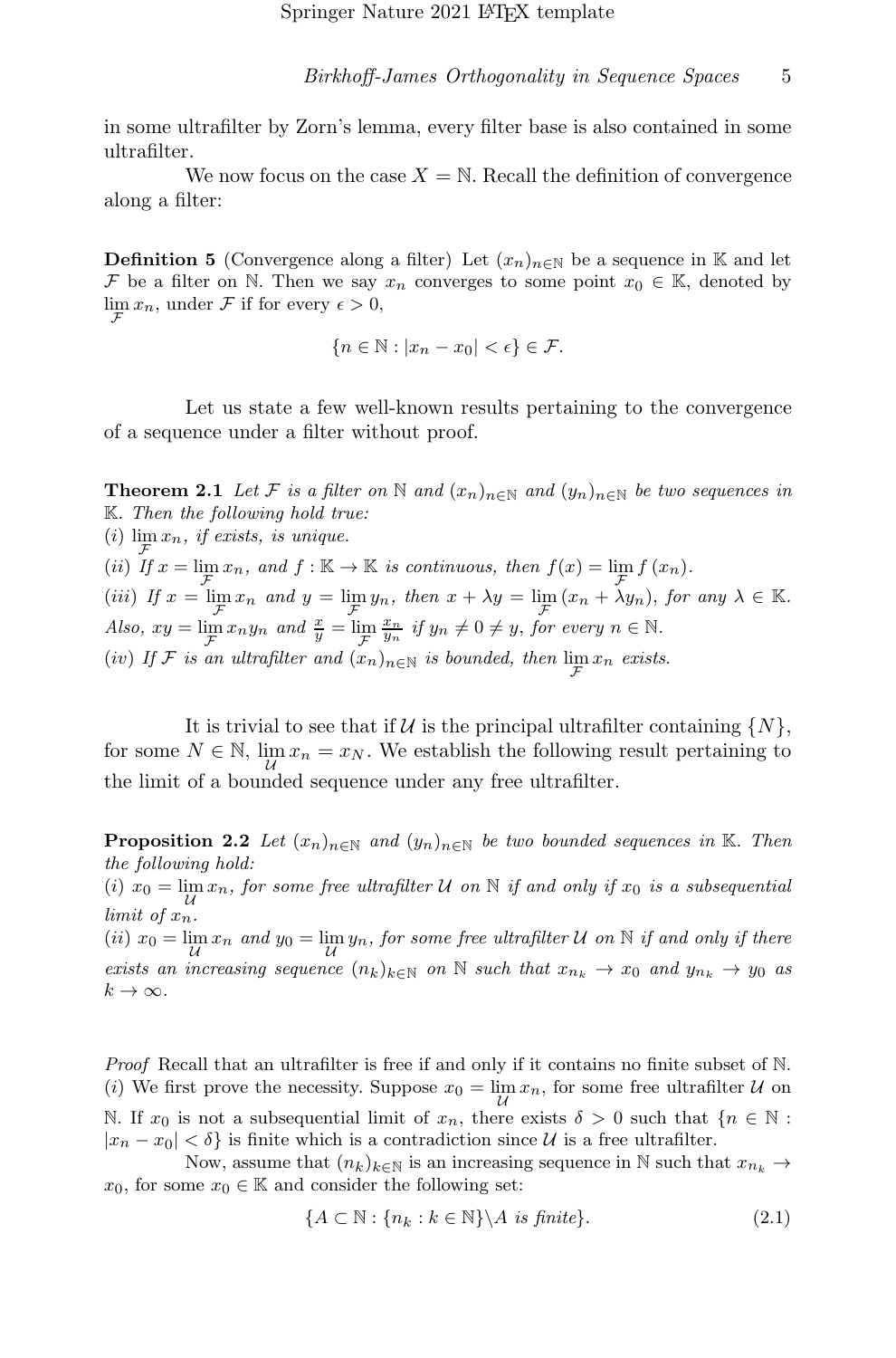Observe that the set defined by  $(2.1)$  is a filter base and therefore is contained in some ultrafilter  $U$  on N. Clearly, no finite subset of N is an element of  $U$  and hence U is an ultrafilter. Since,  $\lim_{n \to \infty} x_n = x_0$ , the sufficiency is established.  $\mathcal{U}$ 

 $(ii)$  The sufficiency can be proved like  $(i)$ . To prove the necessity, let there be no sequence  $(n_k)_{k\in\mathbb{N}}$  in  $\mathbb N$  such that  $x_{n_k} \to x_0$  and  $y_{n_k} \to y_0$ . Then there exist  $\delta_1, \delta_2 > 0$ such that

{n ∈ N : |x<sup>n</sup> − x0| < δ1} ∩ {n ∈ N : |y<sup>n</sup> − y0| < δ2} is finite,

a contradiction since  $\mathcal U$  is a free ultrafilter and therefore contains no finite subset of N. This proves the necessity.  $\Box$ 

# 2.2 Birkhoff-James orthogonality and smoothness of a point in  $\ell_{\infty}$

We begin this sub-section by recalling a few known results:

<span id="page-5-0"></span>**Theorem 2.3** The space  $\ell_{\infty}$  is isometrically isomorphic to  $C(\beta N)$ , the Banach space of all K-valued continuous functions on  $\beta\mathbb{N}$  equipped with the supremum norm, where  $\beta\mathbb{N}$  denotes the Stone-Cech compactification of  $\mathbb{N}$ . Recalling the homeomorphism between βN and the space of all ultrafilters on N equipped with the Stone topology, one can explicitly write down such an isometric isomorphism  $T : \ell_{\infty} \to C(\beta \mathbb{N})$ , given by

$$
T((x_n)_{n\in\mathbb{N}})(\mathcal{U}) = \lim_{\mathcal{U}} x_n, \quad \mathcal{U} \text{ an ultrafilter on } \mathbb{N}. \tag{2.2}
$$

Also, since  $\beta N$  is compact Hausdorff, by an application of the Riesz representation Theorem in measure theory, we have the following result:

<span id="page-5-1"></span>**Theorem 2.4** The dual space of  $C(\beta N)$  is isometrically isomorphic to the space of all regular K-valued Borel measures on βN equipped with the total variation norm and the functional corresponding to a regular  $\mathbb{K}\text{-}valued$  Borel measure  $\mu$  acting on  $C(\beta\mathbb{N})$  by

$$
\mu: f \mapsto \int_{\beta \mathbb{N}} f d\mu, \quad f \in C(\beta \mathbb{N}).
$$

We note that by Theorem [2.3](#page-5-0) and Theorem [2.4,](#page-5-1)  $\ell_{\infty}^{*}$  is isometrically isomorphic to the space of all regular K-valued Borel measures on  $\beta N$  equipped with the total variation norm. We begin by characterizing the support functionals of a non-zero  $f \in C(\beta \mathbb{N})$  and introduce the following definition in this regard.

**Definition 6** For a given  $f \in C(\beta\mathbb{N})$ , we define  $M_f$  to be the collection of all the points in  $\beta\mathbb{N}$  where f attains its norm, i.e.,

$$
M_f := \{ \mathcal{U} \in \beta \mathbb{N} : |f(\mathcal{U})| = ||f|| \}.
$$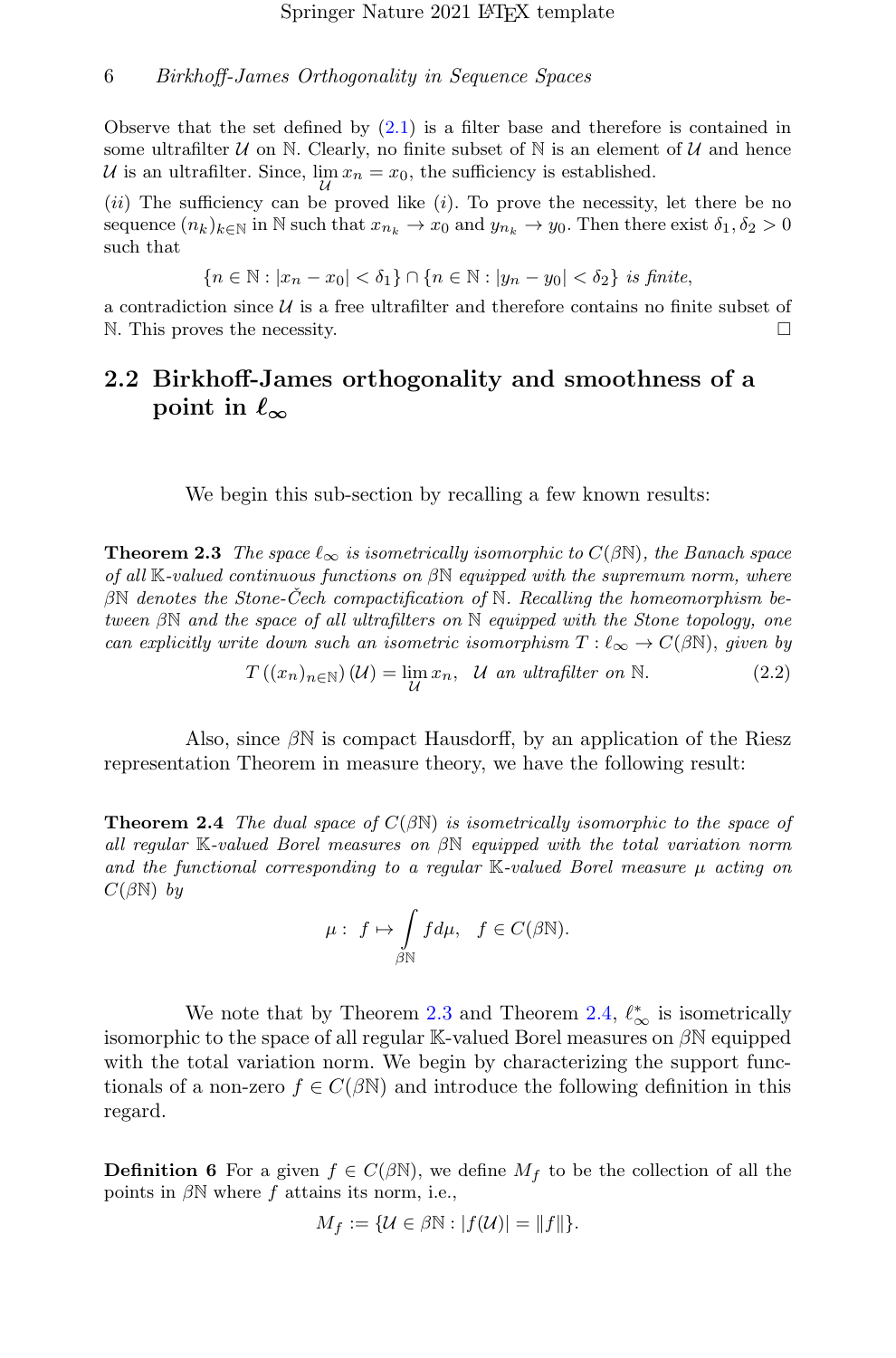Using the above, we now characterize  $J(f)$ , (see [\(1.1\)](#page-1-0) for definition) for a non-zero  $f \in C(\beta \mathbb{N})$ .

<span id="page-6-0"></span>**Theorem 2.5** Let  $f \in C(\beta \mathbb{N})$  be non-zero. Then  $\mu \in J(f)$ , for some regular K-valued Borel measure  $\mu$  if and only if

$$
|\mu| (\beta \mathbb{N} \setminus M_f) = 0, \quad |\mu|(M_f) = 1 \quad and \quad d\mu(\mathcal{U}) = \overline{\text{sgn}(f(\mathcal{U}))} d|\mu|(\mathcal{U}),
$$

for almost every  $U \in M_f$  with respect to the measure  $\mu$ , where  $|\mu|$  denotes the total variation of  $\mu$ .

*Proof* The sufficiency follows by elementary computations. Now, if  $\mu \in J(f)$ , then  $d\mu(\mathcal{U}) = e^{i\theta(\mathcal{U})} d|\mu|(\mathcal{U}),$  for some measurable function  $\theta : \beta \mathbb{N} \to \mathbb{R}$ . Note that

$$
||f|| = \int_{\beta \mathbb{N}} f(\mathcal{U}) e^{i\theta(\mathcal{U})} d|\mu|(\mathcal{U}) \leq \int_{\beta \mathbb{N}} |f(\mathcal{U})| d|\mu|(\mathcal{U}) \leq ||f||.
$$

Hence equality must hold in both the inequalities involved. Equality in the second inequality implies that  $|f(\mathcal{U})| = ||f||$ , for almost every  $\mathcal{U} \in \beta \mathbb{N}$ , giving  $|\mu| (\beta \mathbb{N} \setminus M_f) =$ 0 (and hence,  $|\mu|(M_f) = 1$ ) and equality in the first inequality gives that for almost every  $\mathcal{U} \in M_f$ , with respect to  $\mu$ ,

$$
f(U)e^{i\theta(U)} = ||f|| \Rightarrow e^{i\theta(U)} = \overline{\text{sgn}(f(U))}.
$$

We now come to our characterization of Birkhoff-James orthogonality in  $\ell_{\infty}$ .

<span id="page-6-1"></span>**Theorem 2.6** Let  $x = (x_n)_{n \in \mathbb{N}}$  and  $y = (y_n)_{n \in \mathbb{N}}$  be two elements of  $\ell_{\infty}$ . Then the following are equivalent:  $(i)$   $x \perp_B y$ .  $(ii)$   $0 \in \text{conv}\left\{\lim_{\mathcal{U}}\overline{x_{n}}y_{n} : \lim_{\mathcal{U}}|x_{n}|=\|x\|\right\}.$ (iii) 0 lies in the convex hull of  $\{\overline{x_n}y_n : |x_n| = ||x||\}$  and  $\{\lim_{k\to\infty} \overline{x_{n_k}}y_{n_k}$  :

 $n_k$  is an increasing sequence in  $N$ ,  $\lim_{k \to \infty} |x_{n_k}| = ||x||$ ,  $y_{n_k}$  converge as  $k \to \infty$ 

*Proof* The result holds trivially if  $x = 0$ . Hence, we assume that  $x \neq 0$ .  $(i) \Leftrightarrow (ii)$ If  $0 \in \text{conv}\{\lim_{\mathcal{U}} \overline{x_n}y_n : \lim_{\mathcal{U}} |x_n| = ||x||\}$ , then there exist ultrafilters  $\mathcal{U}_i$  on  $\mathbb N$  and  $\lambda_i \in [0, 1]$ , for  $1 \leq i \leq m$  such that  $\sum_{i=1}^{m} \lambda_i = 1$  and  $\sum_{ }^{\infty}$  $i=1$  $\lambda_i \lim_{\mathcal{U}_i} \overline{x_n} y_n = 0$ ,  $\lim_{\mathcal{U}_i} |x_n| = ||x||$ , for every  $1 \leq i \leq m$ .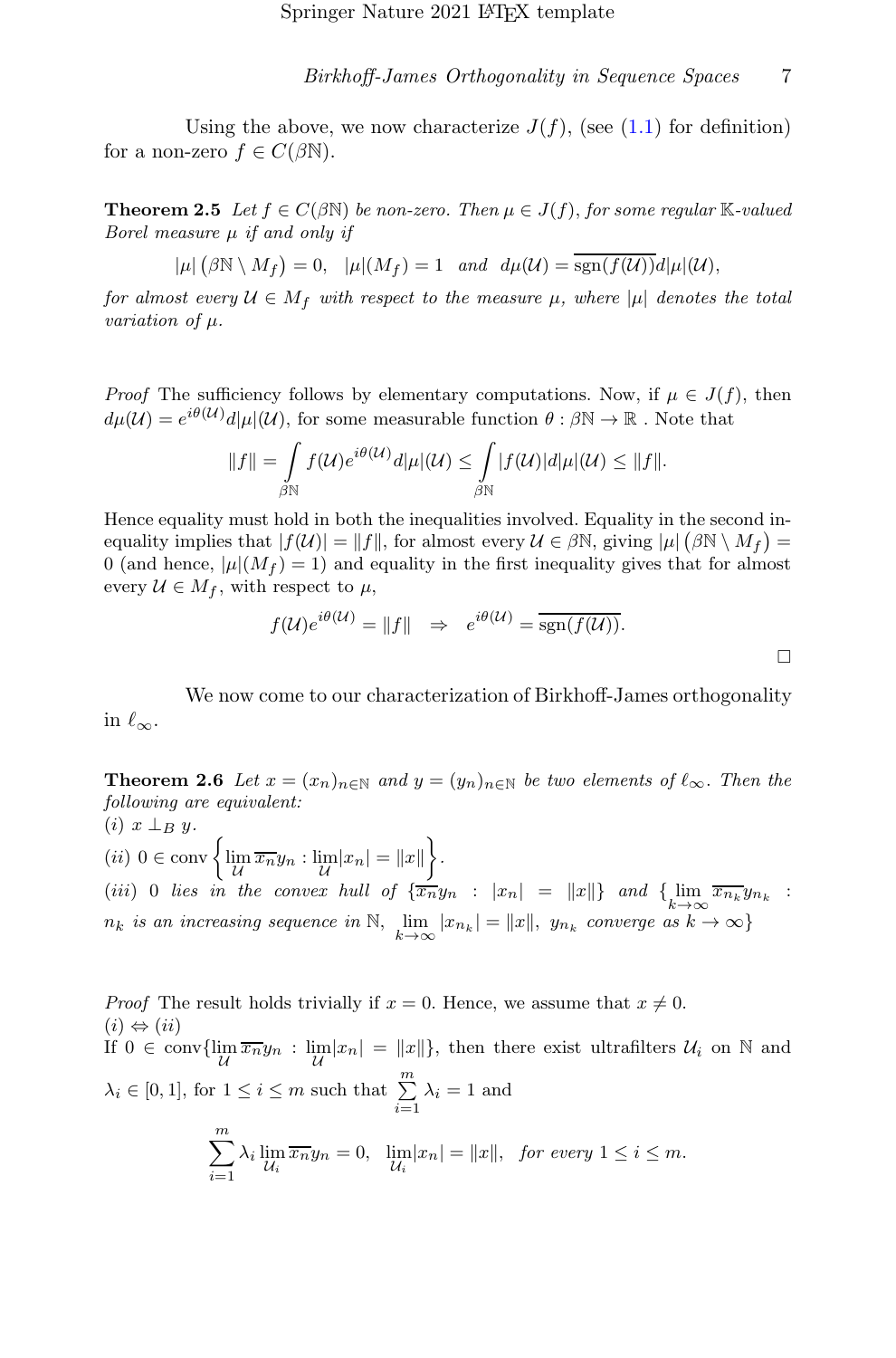Consider the functional  $\Psi : \ell_{\infty} \to \mathbb{K}$ , given by

$$
\Psi((z_n)_{n \in \mathbb{N}}) = \sum_{i=1}^n \lambda_i \lim_{\mathcal{U}_i} \overline{\text{sgn}(x_n)} z_n, \quad (z_n)_{n \in \mathbb{N}} \in \ell_{\infty}.
$$

Then clearly Ψ has norm 1 and  $\Psi(x) = ||x||$ . Hence Ψ is a support functional of x that annihilates  $y$  and establishes the sufficiency.

Now, let us assume that  $x \perp_B y$ . Then by Theorem [2.3,](#page-5-0) we have the two maps  $f, g : \beta \mathbb{N} \to \mathbb{K}$ , given by

$$
f(\mathcal{U}) := \lim_{\mathcal{U}} x_n, \quad g(\mathcal{U}) := \lim_{\mathcal{U}} y_n, \quad \mathcal{U} \in \beta \mathbb{N},
$$

satisfying  $f \perp_B g$  in  $C(\beta \mathbb{N})$ . Observe that  $M_f = \{ \mathcal{U} \in \beta \mathbb{N} : \lim_{\mathcal{U}} |x_n| = ||x|| \}$ . Now, by Theorem [2.5,](#page-6-0) there must exist a regular positive Borel measure  $\nu$  on  $M_f$  with  $\nu(M_f) = 1$  such that

$$
\int_{M_f} \overline{sgn(f(\mathcal{U}))} g(\mathcal{U}) d\nu(\mathcal{U}) = 0 \Leftrightarrow \int_{M_f} \overline{f(\mathcal{U})} g(\mathcal{U}) d\nu(\mathcal{U}) = 0.
$$

Let  $\Lambda$  be the collection of all regular positive Borel measures  $\mu$  on  $M_f$  with  $\mu(M_f)$  = 1. Consider the map  $\Phi : \Lambda \to \mathbb{K}$ , given by

$$
\Phi(\mu) := \int\limits_{M_f} \overline{f(\mathcal{U})} g(\mathcal{U}) d\mu(\mathcal{U}), \quad \mu \in \Lambda.
$$

Then clearly  $\Phi(\Lambda)$  must be a convex subset of K since  $\Lambda$  is convex. Observe that by Theorem [2.5,](#page-6-0)  $\Lambda$  is the collection of all support functionals of  $|f| \in C(\beta\mathbb{N})$  and hence is weak\* compact by the Banach-Alaoglu Theorem. Since the map  $\Phi$  is continuous under the weak\* topology,  $\Phi(\Lambda)$  will be compact. Hence by the Krein-Milman Theorem,  $\Phi(\Lambda)$  must be the closed convex hull of its extreme points.

We claim that the only extreme points of the set  $\Phi(\Lambda)$  are of the form  $f(\mathcal{U})g(\mathcal{U})$ , for some  $\mathcal{U} \in M_f$ . Let  $\Phi(\mu)$  be an extreme point of  $\Phi(\Lambda)$  where  $\mu$  is not a Dirac delta measure at any point on  $M_f$ . Clearly, if  $\overline{f}g$  is constant at every point of the support of  $\mu$ , then  $\Phi(\mu) = \overline{f(\mathcal{U})g(\mathcal{U})}$ , for any  $\mathcal U$  in the support of  $\mu$ . Therefore, let us assume that U, V are two points in the support of  $\mu$  with  $\overline{f(U)}g(U) \neq \overline{f(V)}g(V)$ . Fix  $0 < \epsilon < \frac{1}{2} | \overline{f(U)}g(U) - \overline{f(V)}g(V)|$  and set:

$$
G_{\epsilon} := \left\{ \mathcal{W} \in M_f : \left| \overline{f(\mathcal{U})} g(\mathcal{U}) - \overline{f(\mathcal{W})} g(\mathcal{W}) \right| < \epsilon \right\}.
$$

Then  $G_{\epsilon}$  is an open subset of  $M_f$  containing U and  $M_f \backslash G_{\epsilon}$  contains a neighbourhood of V in  $M_f$ . Hence  $\mu(G_\epsilon), \mu(M_f \backslash G_\epsilon) > 0$ . Now since  $\mu$  can be written as a convex combination of  $\frac{1}{\mu(G_{\epsilon})}\mu|_{G_{\epsilon}}$  and  $\frac{1}{\mu(M_f \backslash G_{\epsilon})}\mu|_{M_f \backslash G_{\epsilon}}$ ,

$$
\Phi(\mu) = \frac{1}{\mu(G_{\epsilon})} \int\limits_{G_{\epsilon}} \overline{f(\mathcal{W})} g(\mathcal{W}) d\mu(\mathcal{W}), \ \ \text{for every } 0 < \epsilon < \frac{1}{2} |\overline{f(\mathcal{U})} g(\mathcal{U}) - \overline{f(\mathcal{V})} g(\mathcal{V})|,
$$

as  $\Phi(\mu)$  is an extreme point of  $\Phi(\Lambda)$ . Hence,

$$
\left|\Phi(\mu) - \overline{f(\mathcal{U})}g(\mathcal{U})\right| = \frac{1}{\mu(G_{\epsilon})}\left|\int\limits_{G_{\epsilon}} \left(\overline{f(\mathcal{W})}g(\mathcal{W}) - \overline{f(\mathcal{U})}g(\mathcal{U})\right) d\mu(\mathcal{W})\right|
$$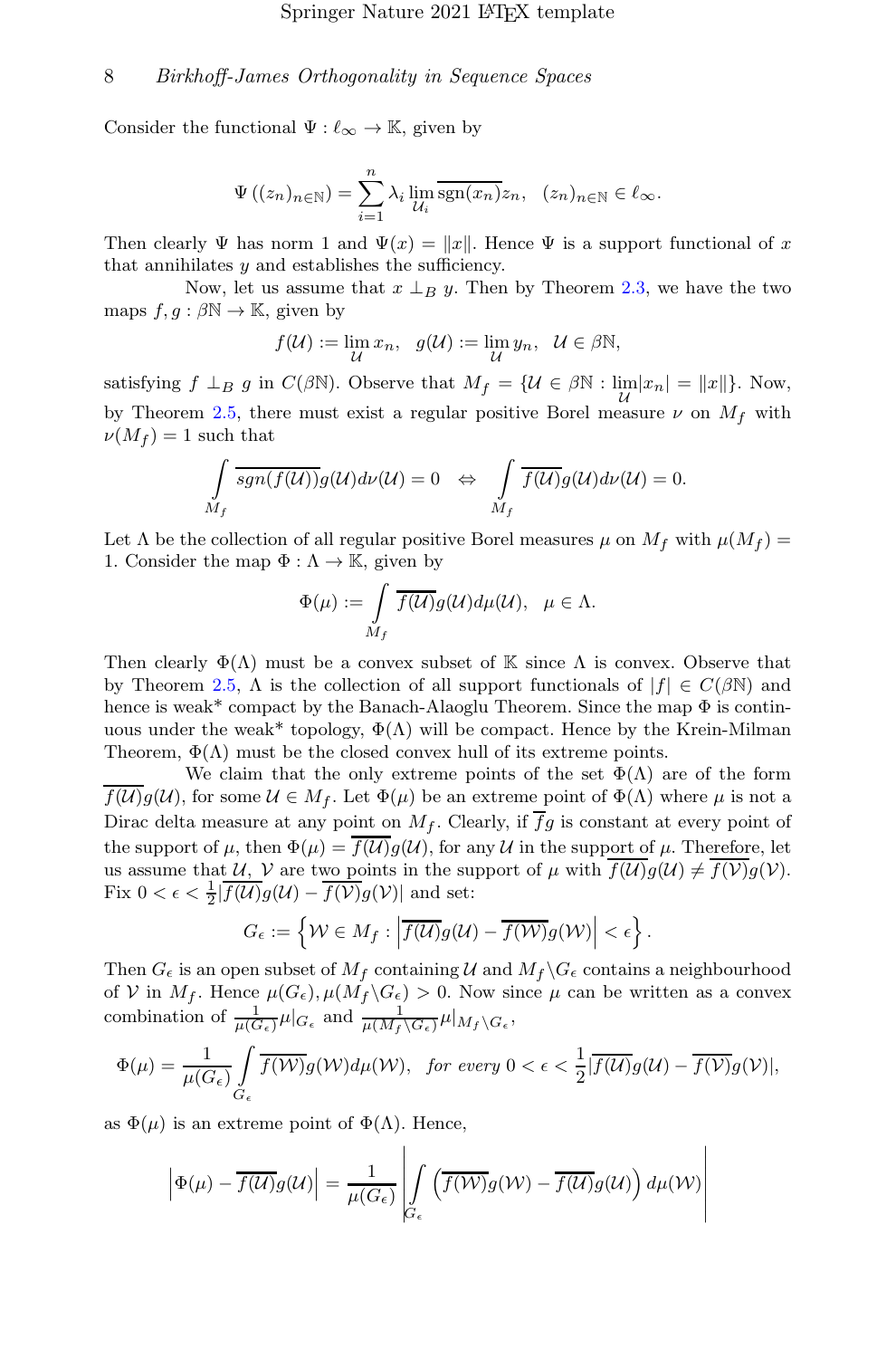$$
\leq \frac{1}{\mu(G_{\epsilon})} \int\limits_{G_{\epsilon}} \left| \overline{f(\mathcal{W})} g(\mathcal{W}) - \overline{f(\mathcal{U})} g(\mathcal{U}) \right| d\mu(\mathcal{W}) \leq \epsilon,
$$

giving  $\Phi(\mu) = \overline{f(\mathcal{U})g(\mathcal{U})}$  since  $0 < \epsilon < \frac{1}{2} |\overline{f(\mathcal{U})g(\mathcal{U})} - \overline{f(\mathcal{V})g(\mathcal{V})}|$  is arbitrary. Therefore,

$$
0 \in \overline{\text{conv}}\left\{\lim_{\mathcal{U}}\overline{x_n}y_n : \lim_{\mathcal{U}}|x_n| = \|x\|\right\}, \text{ as } \Phi(\nu) = 0.
$$

Clearly, since  $M_f$  is compact,  $\{\lim_{\mathcal{U}} \overline{x_n} y_n : \lim_{\mathcal{U}} |x_n| = ||x||\}$  is also compact. We now prove that the convex hull of a compact subset of  $\mathbb K$  is closed. Indeed, using Caratheodory's theorem, for any element x in conv(K), where  $K \subset \mathbb{K}$  is compact, there exist  $x_1, x_2, x_3 \in K$  and  $\lambda_1, \lambda_2, \lambda_3 \in [0, 1]$  such that

$$
\sum_{i=1}^{3} \lambda_i x_i = x \text{ and } \sum_{i=1}^{3} \lambda_i = 1.
$$

Hence if  $x_0 \in \overline{\text{conv}(K)}$ , there exist sequences  $x_i^{(n)} \in K$  and  $\lambda_i^{(n)} \in [0,1]$ , for  $1 \le i \le 3$ and  $n \in \mathbb{N}$  such that

$$
\lim_{n \to \infty} \sum_{i=1}^{3} \lambda_i^{(n)} x_i^{(n)} = x, \text{ and } \sum_{i=1}^{3} \lambda_i^{(n)} = 1, \text{ for every } n \in \mathbb{N}.
$$

Since K and  $[0, 1]$  are compact, considering a convergent subsequence of all the six sequences and passing on to the limits, we have  $x_0 \in \text{conv}(K)$ . Combining all the results, we therefore obtain

$$
0 \in \operatorname{conv}\left\{\lim_{\mathcal{U}} \overline{x_n} y_n : \lim_{\mathcal{U}} |x_n| = ||x||\right\}.
$$

(ii)  $\Leftrightarrow$  (iii) This is immediate from Proposition [2.2](#page-4-1) and the fact that if U is a principal ultrafilter containing  $\{N\}$ , for some  $N \in \mathbb{N}$ , then  $\lim_{\mathcal{U}} x_n = x_N$ , for every sequence  $(x_n)_{n\in\mathbb{N}}$  in  $\ell_{\infty}$ .

We record the characterization of Birkhoff-James orthogonality in  $\ell_{\infty}$ , for the real case as a corollary below.

Corollary 2.7 Let  $x = (x_n)_{n \in \mathbb{N}}$  and  $y = (y_n)_{n \in \mathbb{N}}$  be two elements of  $\ell_{\infty}$  over  $\mathbb{R}$ . Then  $x \perp_B y$  if and only if any of the following holds true :

(i) There is an increasing sequence of natural numbers  $(n_k)_{k\in\mathbb{N}}$  such that  $|x_{n_k}|\to \|x\|$ and  $x_{n_k} y_{n_k} \to 0$  as  $k \to \infty$ .

(ii) There are increasing sequences of natural numbers  $(n_k)_{k\in\mathbb{N}}$  and  $(m_k)_{k\in\mathbb{N}}$  such that  $|x_{n_k}| \to ||x||$  and  $|x_{m_k}| \to ||x||$  as  $k \to \infty$  with  $x_{n_k}y_{n_k} \geq 0 \geq x_{m_k}y_{m_k}$ , for every  $k \in \mathbb{N}$ .

(iii) There is an increasing sequence of natural numbers  $(n_k)_{k \in \mathbb{N}}$  such that  $|x_{n_k}| \to$  $||x||$  as  $k \to \infty$  and a natural number N such that  $|x_N| = ||x||$  and  $x_N y_N$  and  $x_{n_k} y_{n_k}$ are of different signs for every  $k \in \mathbb{N}$ .

(iv) There are  $N, M \in \mathbb{N}$  such that  $|x_N| = ||x|| = |x_M|$  and  $x_N y_N \geq 0 \geq x_M y_M$ .

We conclude this section by characterizing the smooth points of  $\ell_{\infty}$ .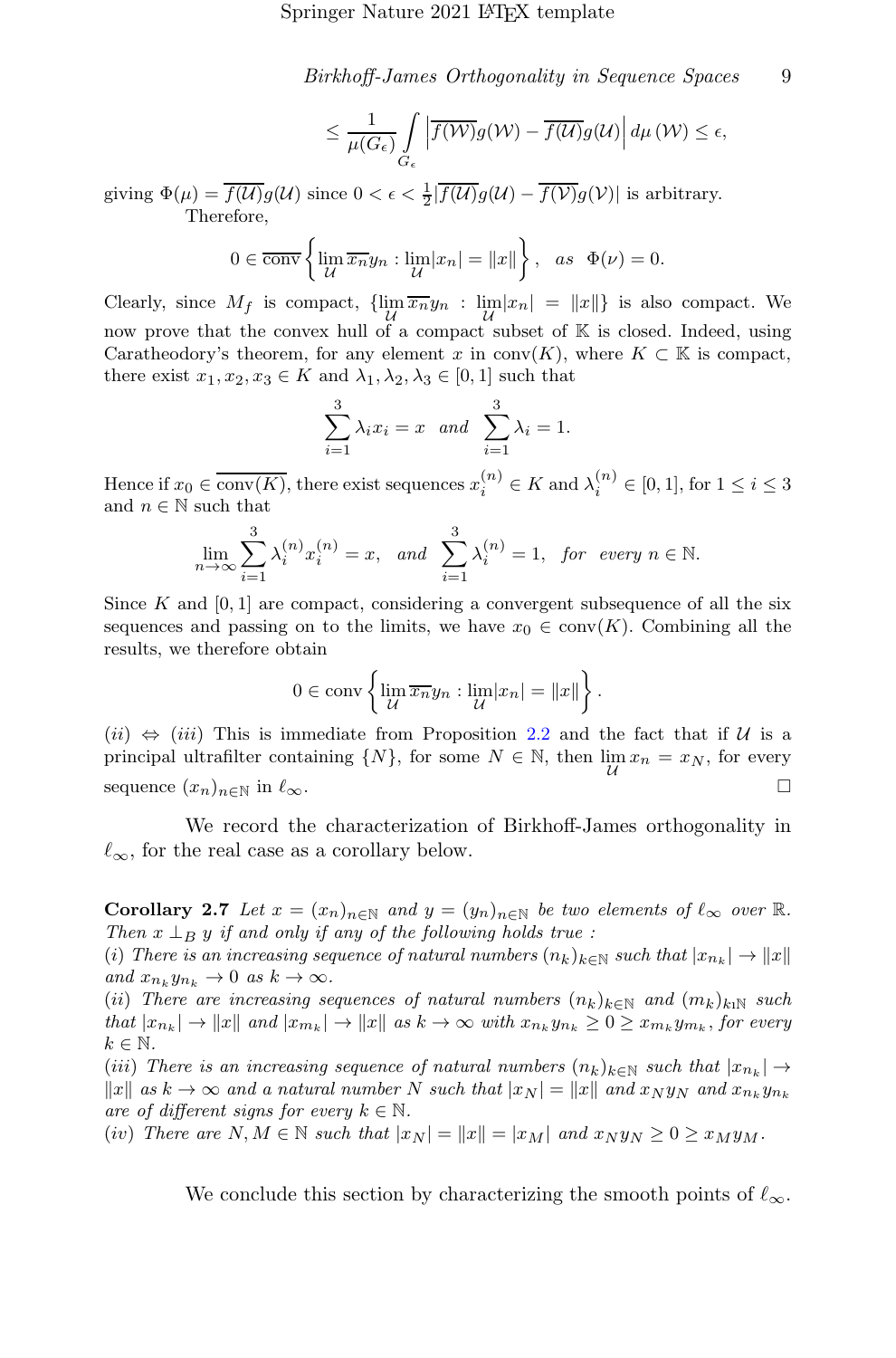**Theorem 2.8** Let  $x = (x_n)_{n \in \mathbb{N}}$  be a non-zero element in  $\ell_{\infty}$ . Then x is a smooth point if and only if there is no subsequence of  $(|x_n|)_{n\in\mathbb{N}}$  that converges to  $||x||$  and there exists unique  $N \in \mathbb{N}$  such that  $|x_N| = ||x||$ .

*Proof* We first prove the sufficiency. Suppose, there is no subsequence of  $(|x_n|)_{n\in\mathbb{N}}$ that converges to  $||x||$  and there exists a unique  $N \in \mathbb{N}$  such that  $|x_N| = ||x||$ . Then it follows from Theorem [2.6](#page-6-1) that  $x \perp_B y$ , for some  $y = (y_n)_{n \in \mathbb{N}} \in \ell_\infty$ , if and only if  $y_N = 0$ . Consequently,  $x \perp_B y$  and  $x \perp_B z$  implies  $x \perp_B (y+z)$ , proving x is smooth.

Again, if  $x \in \ell_{\infty}$  is smooth, then the function  $f : \beta \mathbb{N} \to \mathbb{K}$ , given by

$$
f(\mathcal{U}) := \lim_{\mathcal{U}} x_n, \ \mathcal{U} \in \beta \mathbb{N},
$$

is smooth in  $C(\beta \mathbb{N})$  (Theorem [2.3\)](#page-5-0). Therefore, if  $\mathcal{U}, \mathcal{V} \in M_f$ , then  $\Psi, \Phi : C(\beta \mathbb{N}) \to \mathbb{K}$ , given by

 $\Psi(q) := \overline{\text{sgn}(f(\mathcal{U}))} q(\mathcal{U}), \quad \Phi(q) := \overline{\text{sgn}(f(\mathcal{V}))} q(\mathcal{V}), \quad q \in C(\beta \mathbb{N}),$ 

are two distinct support functionals of  $f$  because there exists a continuous map  $F : \beta \mathbb{N} \to [0, 1]$  such that  $F(\mathcal{U}) = 0$  and  $F(\mathcal{V}) = 1$ , since  $\beta \mathbb{N}$  is compact Hausdorff. Hence  $M_f$  must be singleton.

Now, if  $U \in M_f$  is a free ultrafilter, then by Theorem [2.2,](#page-4-1) there exists an increasing sequence  $(n_k)_{k\in\mathbb{N}}$  of natural numbers such that  $|x_{n_k}|\to \|x\|$  as  $k\to\infty$ . Consider the following two collections:

$$
\{A \subset \mathbb{N} : \{n_{2k} : k \in \mathbb{N}\} \setminus A \text{ is finite }\} \text{ and } \{A \subset \mathbb{N} : \{n_{2k-1} : k \in \mathbb{N}\} \setminus A \text{ is finite }\}.
$$

Clearly, both of these sets are filter bases on N and are therefore contained in free ultrafilters. Also note that since the first collection contains  $\{n_{2k}: k \in \mathbb{N}\}\$  and the second collection contains  $\mathbb{N}\setminus\{n_{2k}:k\in\mathbb{N}\}\$ , the two ultrafilters must be distinct. However, the sequence  $(|x_n|)$  has the same limit under both of the ultrafilters. Hence if  $M_f$  is singleton, it can contain only a principle ultrafilter and thus the necessity follows.  $\Box$ 

# 2.3 Local symmetry of Birkhoff-James orthogonality in  $\ell_{\infty}$

In this sub-section we characterize the left-symmetric and the rightsymmetric points of the space  $\ell_{\infty}$ .

<span id="page-9-0"></span>**Theorem 2.9** The only non-zero left-symmetric points of  $\ell_{\infty}$  are scalar multiples of  $e_n$  for  $n \in \mathbb{N}$ , where  $e_n$  denotes the sequence having the n-th term 1 and the rest of the terms 0.

*Proof* Since  $\lim_{\mathcal{U}} e_n = 0$ , for every ultrafilter other than the principal ultrafilter containing  $\{n\}$ , by Theorem [2.6,](#page-6-1)  $e_n \perp_B x$ , for some  $x = (x_n)_{n \in \mathbb{N}} \in \ell_\infty$  if and only if  $x_n = 0$ . Hence for  $\lambda \in \mathbb{K}$ ,

$$
||x + \lambda e_n|| = \max\{|\lambda|, ||x||\} \ge ||x||,
$$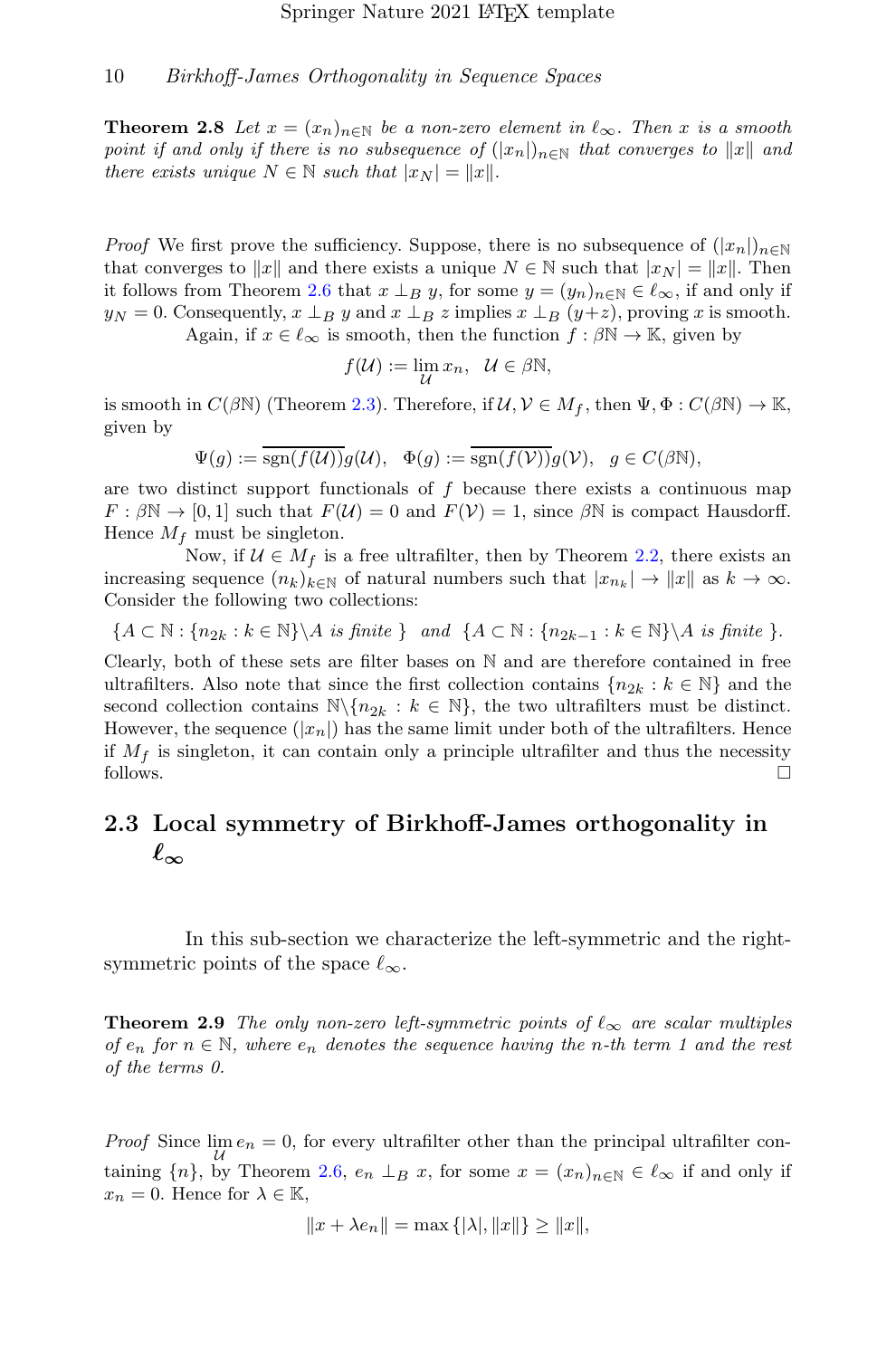and this proves the necessity.

Now, let  $x = (x_n)_{n \in \mathbb{N}}$  be a left-symmetric point of  $\ell_{\infty}$ . If  $\lim_{\mathcal{U}} |x_n| = ||x||$ , for some free ultrafilter U on N, then set  $y = (y_n)_{n \in \mathbb{N}} \in \ell_\infty$ , given by  $y_n := \frac{1}{n} \text{sgn}(x_n)$ . Then clearly,  $\lim_{M} \overline{x_{n}}y_{n} = 0$ , since U is a free ultrafilter. Hence,  $x \perp_{B} y$ . However, by Theorem [2.6,](#page-6-1) for some  $z = (z_n)_{n \in \mathbb{N}} \in \ell_{\infty}$ ,  $y \perp_B z$  if and only if  $z_N = 0$  where  $N = \min\{n \in \mathbb{N} : x_n \neq 0\}.$  Thus  $y \not\perp_B x$ , implying that  $\lim_{\mathcal{U}} |x_n| \neq ||x||$ , for any free ultrafilter  $U$  on  $N$ .

Hence, there exists  $N \in \mathbb{N}$  such that  $|x_N| = ||x||$ . Now, suppose that  $x_M \neq 0$ , for some  $M \neq N \in \mathbb{N}$ . Then clearly, setting  $y = e_M$ , yields that  $x \perp_B y$ and  $y \nightharpoonup_B x$ , by Theorem [2.6,](#page-6-1) which establishes the necessity.  $\square$ 

Now, from Corollary [1.1,](#page-2-0) if  $T: \ell_{\infty} \to \ell_{\infty}$  is an onto linear isometry, then for every  $n \in \mathbb{N}$ ,  $T(e_n) = ce_m$ , for some  $m \in \mathbb{N}$  and some unimodular constant c. Also, since T is onto, T is invertible and  $T^{-1}$  is also an onto isometry and hence  $T$  must be a signed permutation operator. Note that this extends the result of Lamperti [\[13](#page-18-2)] on  $L_p$  spaces for  $1 \leq p < \infty$  to the  $p = \infty$ case for onto operators with the measure space as N under counting measure. We record this result as a corollary.

<span id="page-10-1"></span>**Corollary 2.10** Let  $T : \ell_{\infty} \to \ell_{\infty}$  be an onto isometry. Then T must be a signed permutation operator.

We conclude this sub-section by characterizing the right-symmetric points of  $\ell_{\infty}$ .

<span id="page-10-0"></span>**Theorem 2.11**  $x = (x_n)_{n \in \mathbb{N}} \in \ell_\infty$  is a right-symmetric point if and only if  $|x_n|$  $||x||$  for every  $n \in \mathbb{N}$ .

*Proof* Note that if  $|x_n| = ||x||$ , for every  $n \in \mathbb{N}$ , then  $\lim_{\mathcal{U}} |x_n| = ||x||$ , for every ultrafilter U on N and hence by Theorem [2.6,](#page-6-1)  $y \perp_B x$ , for  $y = (y_n)_{n \in \mathbb{N}} \in \ell_\infty$  if and only if

$$
0 \in \operatorname{conv}\left\{\lim_{\mathcal{U}} \overline{y_n} x_n : \lim_{\mathcal{U}} |y_n| = ||y||\right\}
$$

$$
\Rightarrow 0 \in \operatorname{conv}\left\{\lim_{\mathcal{U}} \overline{x_n} y_n : \lim_{\mathcal{U}} |x_n| = ||x||\right\}
$$

$$
\Rightarrow x \perp_B y.
$$

So we establish the necessity.

Now, if  $x \neq 0$  is right-symmetric and  $|x_N| < ||x||$  for some  $N \in \mathbb{N}$ , set  $y = (y_n)_{n \in \mathbb{N}} \in \ell_\infty$  given by

$$
y_n := \begin{cases} \text{sgn}(x_n), & n \neq N, \\ -\text{sgn}(x_N), & n = N \text{ and if } x_N \neq 0, \\ 1, & n = N \text{ and if } x_N = 0. \end{cases}
$$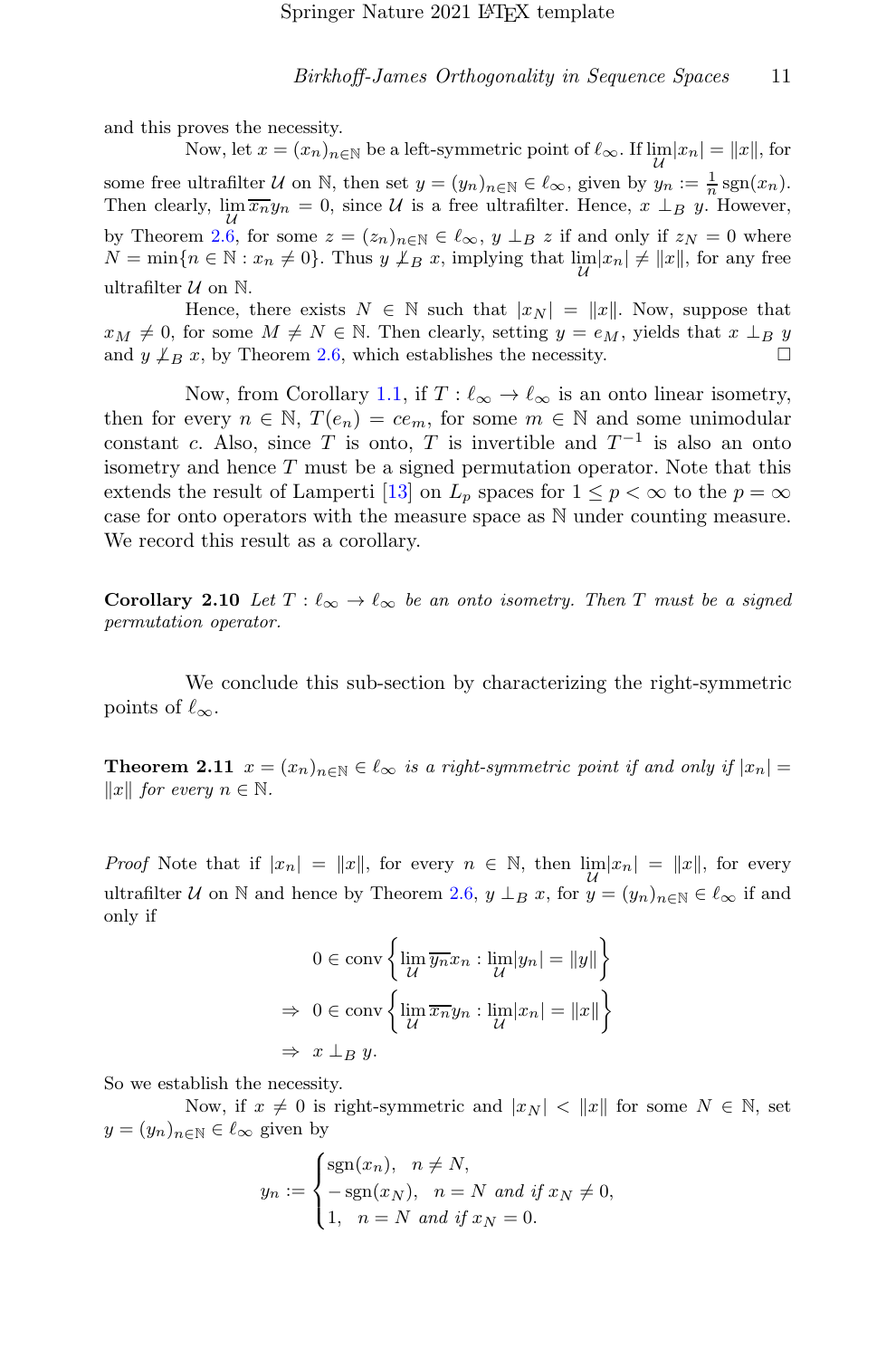Then clearly, by Theorem [2.6,](#page-6-1)  $y \perp_B x$ . However,

$$
\overline{x_n}y_n := \begin{cases} |x_n|, & n \neq N, \\ -|x_N|, & n = N. \end{cases}
$$

Hence, if  $U$  is an ultrafilter not containing  $\{N\}$ ,

$$
\lim_{\mathcal{U}} \overline{x_n} y_n = \lim_{\mathcal{U}} |x_n|.
$$
\n(2.3)

Therefore, since  $|x_N| < ||x||$ , the limit of  $|x_n|$  under the principal ultrafilter containing  $\{N\}$  is not  $||x||$  and hence by [\(2.3\)](#page-11-0) and Theorem [2.6,](#page-6-1)  $x \not\perp_B y$  establishing the necessity.

<span id="page-11-0"></span> $\Box$ 

### 2.4 Geometry of c,  $c_0$  and  $c_{00}$

Recall that c,  $c_0$  and  $c_{00}$  are the collections of all convergent sequences, convergent to zero sequences and eventually zero sequences respectively. Let us denote the limit of a sequence  $x = (x_n)_{n \in \mathbb{N}} \in c$  by lim x. Since all the three spaces are subspaces of  $\ell_{\infty}$ , two elements in any of these spaces are Birkhoff-James orthogonal if and only if they are Birkhoff-James orthogonal in  $\ell_{\infty}$ . Keeping this fundamental principle in mind we observe that if  $x = (x_n)_{n \in \mathbb{N}} \in c$ ,  $\lim_{\mathcal{U}} x_n = \lim_{x \to \infty} x$  and if  $x \in c_0$ ,  $\lim_{\mathcal{U}} x_n = 0$ , for every free ultrafilter  $U$  on N. Thus we obtain the following result from Theorem [2.6.](#page-6-1)

<span id="page-11-1"></span>**Theorem 2.12** Suppose that  $x = (x_n)_{n \in \mathbb{N}}$  and  $y = (y_n)_{n \in \mathbb{N}}$  are two sequences in K. Then

(i) If  $x, y \in c$ , then  $x \perp_B y$  if and only if

$$
0 \in \text{conv}\left(\{\overline{x_n}y_n : |x_n| = ||x||\right\} \cup \{\lim \overline{x}y\}\right), \quad \text{if } \lim |x| = ||x||,
$$
  
and 
$$
0 \in \text{conv}\{\overline{x_n}y_n : |x_n| = ||x||\}, \quad \text{if } \lim |x| \neq ||x||.
$$

In particular, for  $K = \mathbb{R}$ ,  $x \perp_B y$  if and only if any of the following is true:

- 1. There exists  $N \in \mathbb{N}$  such that  $|x_N| = ||x||$  and  $y_N = 0$  or  $\lim |x| = ||x||$  and  $\lim y = 0.$
- 2. There exists  $N \in \mathbb{N}$  such that  $|x_N| = \lim |x| = ||x||$  and  $x_N y_N$  and  $\lim xy$  are of different signs.
- 3. There exist  $N, M \in \mathbb{N}$  such that  $|x_N| = |x_M| = ||x||$  and  $x_N y_N < 0 < x_M y_M$ .

(ii) If  $x, y \in c_0$  or  $c_{00}$ ,  $x \perp_B y$  if and only if

$$
0 \in \operatorname{conv}\{\overline{x_n}y_n : |x_n| = ||x||\}.
$$

In particular, for  $K = \mathbb{R}$ ,  $x \perp_B y$  if and only if one of the following holds:

- 1. There exists  $N \in \mathbb{N}$  such that  $|x_N| = ||x||$  and  $y_N = 0$ .
- 2. There exist  $N, m \in \mathbb{N}$  such that  $|x_N| = |x_M| = ||x||$  and  $x_N y_N < 0 < x_M y_M$ .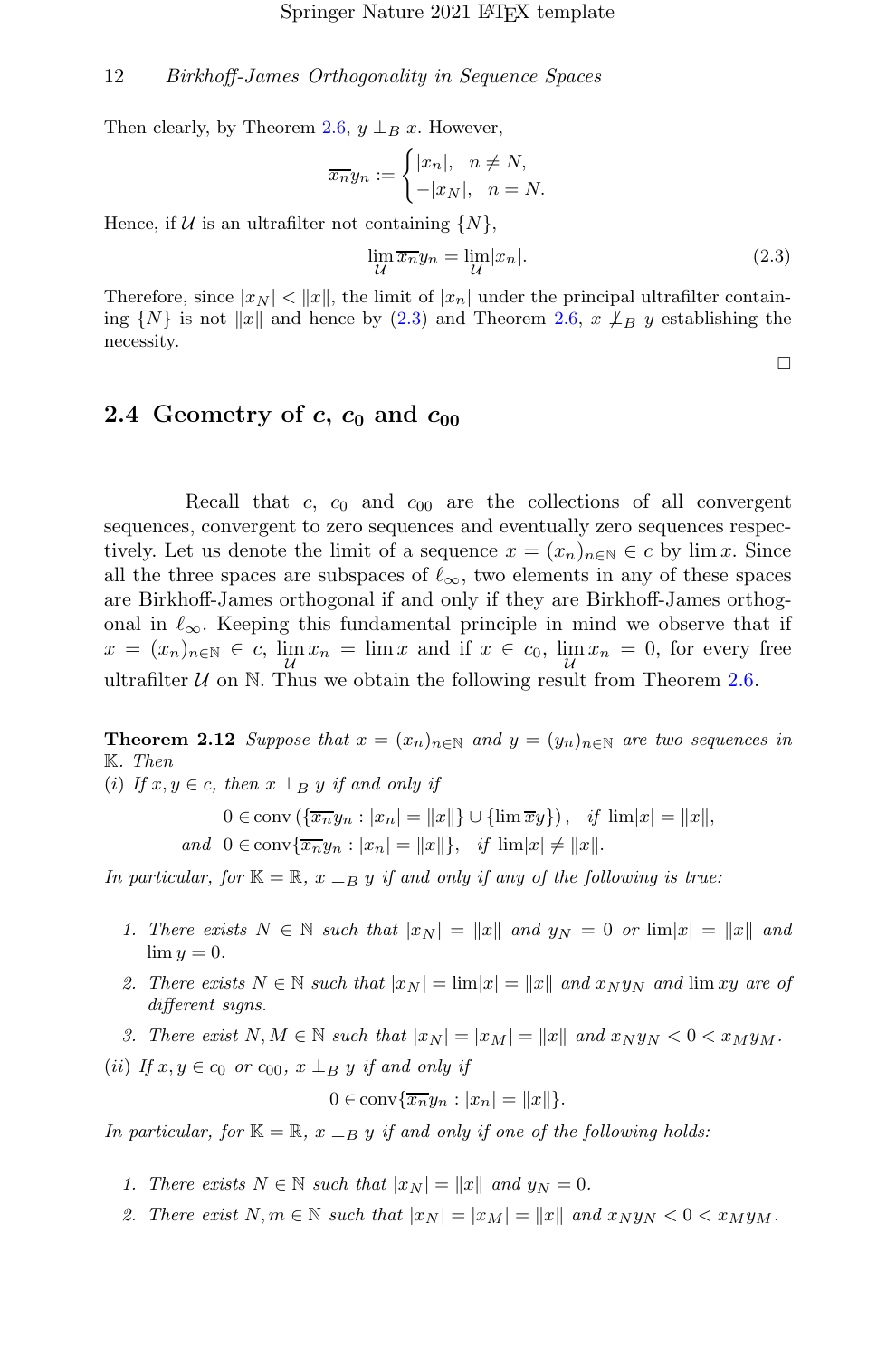The characterization of the smooth points of these spaces requires a little bit more work.

**Theorem 2.13** (i)  $x = (x_n)_{n \in \mathbb{N}} \in c$  is smooth if and only if there exists a unique  $N \in \mathbb{N}$ , such that  $|x_N| = ||x||$  and  $\lim |x| \neq ||x||$  or  $|x_n| < ||x||$ , for every  $n \in \mathbb{N}$ . (ii)  $x = (x_n)_{n \in \mathbb{N}} \in c_0$  or  $c_{00}$  is smooth if and only if there exists a unique  $N \in \mathbb{N}$ such that  $|x_N| = ||x||$ .

*Proof* (i) If there are distinct  $N, M \in \mathbb{N}$  such that  $|x_N| = |x_M| = ||x||$ , then the two functionals  $\Psi, \Phi : c \to \mathbb{K}$  given by

 $\Psi(y) := \overline{\text{sgn}(x_N)}y_N, \quad \Phi(y) := \text{sgn}(x_M)y_M, \quad y = (y_n)_{n \in \mathbb{N}} \in c,$ are distinct support functionals of x. Again if  $|x_N| = \lim |x| = ||x||$ , for some  $N \in \mathbb{N}$ , then  $\Psi', \Phi' : c \to \mathbb{K}$  given by

$$
\Psi'(y) := \overline{\text{sgn}(x_N)}y_N, \quad \Phi'(y) := \lim_{n \to \infty} \overline{\text{sgn}(x_n)}y_n, \quad y = (y_n)_{n \in \mathbb{N}} \in c,
$$

are two distinct support functionals of  $x$ , establishing the necessity.

Now, by Theorem [2.12,](#page-11-1) if there exists a unique  $N \in \mathbb{N}$  with  $|x_N| = ||x||$ and  $\lim |x| < ||x||$ , then  $x \perp_B y$ , for some  $y = (y_n)_{n \in \mathbb{N}} \in c$  if and only if  $y_N = 0$  and clearly, Birkhoff-James orthogonality is right additive at x. Again if  $|x_n| < ||x||$ , for every  $n \in \mathbb{N}$ , then  $\lim |x| = ||x||$  and again by Theorem [2.12,](#page-11-1)  $x \perp_B y$ , for some  $y \in c$ if and only if  $\lim y = 0$  proving the right additivity of Birkhoff-James orthogonality at x and the sufficiency is established.

(ii) The result for  $c_0$  and  $c_{00}$  follows from part (i) of this theorem and the observation that for  $x \in c_0$  or  $c_{00}$ ,  $\lim |x| = 0 \neq ||x||$  unless  $x = 0$ .

Using these two results and going through the proofs of Theorem [2.9,](#page-9-0) Theorem [2.11](#page-10-0) and Corollary [2.10,](#page-10-1) we obtain the following result.

- **Theorem 2.14** 1. The left-symmetric points of each of these spaces are  $ce_n$  for  $n \in \mathbb{N}$  and  $c \in \mathbb{K}$ .
	- 2. The right-symmetric points of c are the sequences  $x = (x_n)_{n \in \mathbb{N}}$  such that  $|x_n| =$  $||x||$ , for every n ∈ N and the spaces  $c_0$  and  $c_{00}$  have no non-zero right-symmetric point.
	- 3. The isometries of each of these spaces onto itself are the signed permutations operators.

# 3 Geometry of  $\ell_1$

In this section, we characterize Birkhoff-James orthogonality and its local symmetry in  $\ell_1$ . We begin with a known result.

**Theorem 3.1** The dual space of  $\ell_1$  is isometrically isomorphic to  $\ell_{\infty}$  with the functional  $\Psi_b$  corresponding to an element  $b = (b_n)_{n \in \mathbb{N}} \in \ell_\infty$ , given by

$$
\Psi_b(a) = \sum_{n=1}^{\infty} b_n a_n, \quad a = (a_n)_{n \in \mathbb{N}} \in \ell_1.
$$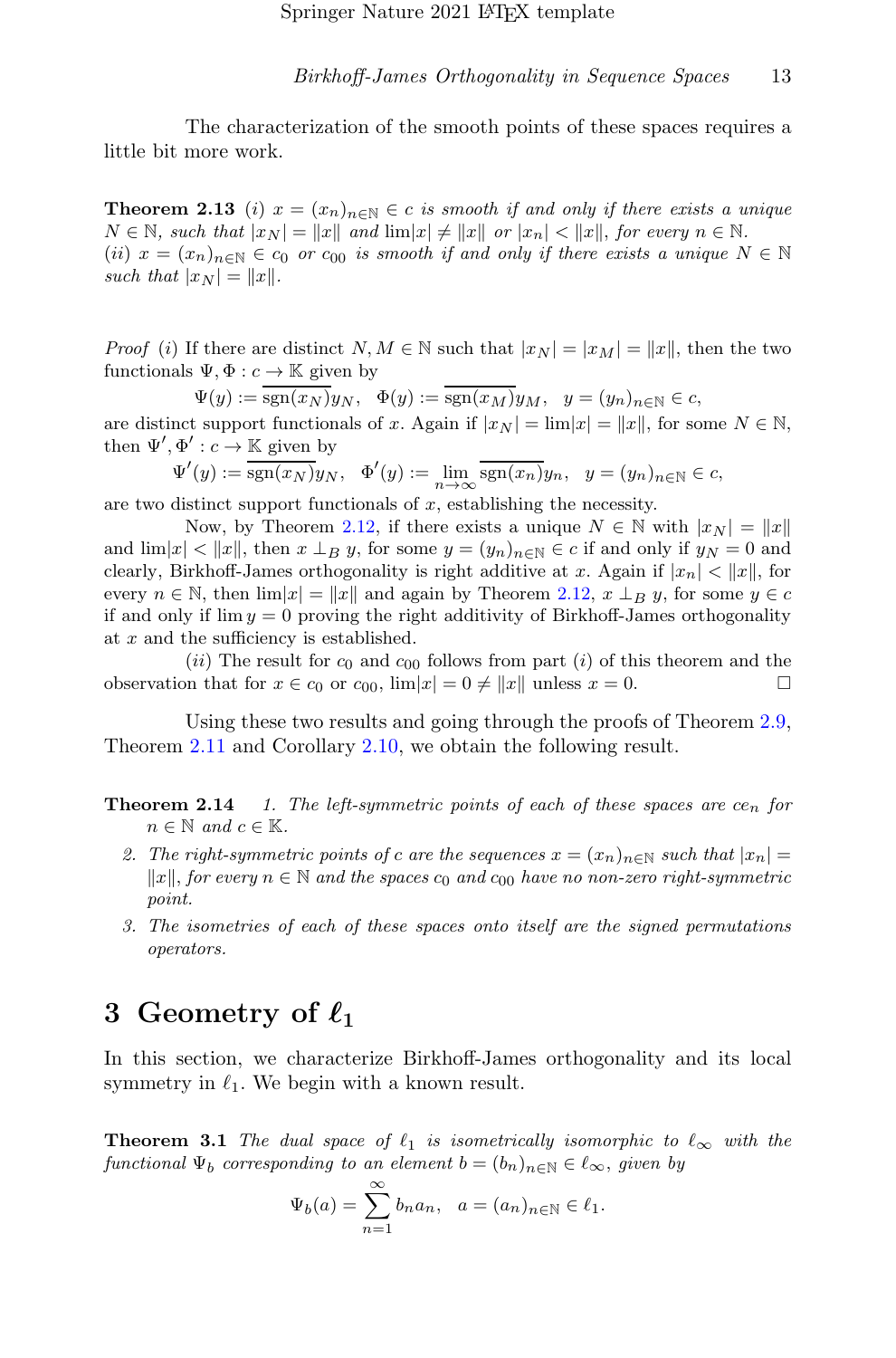In order to avoid confusion, we denote the norm of an element in  $\ell_1$ by  $\|.\|_1$  and the norm of an element in its dual, identified with the  $\ell_{\infty}$  space by  $\|\cdot\|_{\infty}$ . We come to the following preliminary lemma before giving a complete characterization of Birkhoff-James orthogonality in  $\ell_1$ .

<span id="page-13-1"></span>**Lemma 3.2** Let  $a = (a_n)_{n \in \mathbb{N}} \in \ell_1$  be non-zero. Then  $b = (b_n)_{n \in \mathbb{N}} \in \ell_\infty$  is a support functional of a if and only if  $b_n = \overline{\text{sgn}(a_n)}$  if  $a_n \neq 0$  and  $|b_n| \leq 1$  if  $a_n = 0$ .

Proof The sufficiency can be established by elementary calculations. For the necessity, note that

$$
||a||_1 = \sum_{n=1}^{\infty} b_n a_n = \sum_{a_n \neq 0} b_n a_n \le \sum_{a_n \neq 0} |b_n a_n| \le ||b||_{\infty} \sum_{a_n \neq 0} |a_n| = ||a||_1.
$$

Hence, equality holds in both the inequalities, giving  $|b_n| = ||b||_{\infty} = 1$  and  $b_n a_n =$  $|b_n a_n|$ , i.e.,  $b_n = \text{sgn}(a_n)$ , for every  $n \in \mathbb{N}$  with  $a_n \neq 0$ . Also, since  $||b||_{\infty} = 1$ ,  $|b_n| \leq 1$ , for  $n \in \mathbb{N}$  with  $a_n = 0$ .

We now come to the characterization of Birkhoff-James orthogonality in  $\ell_1$ .

<span id="page-13-2"></span>**Theorem 3.3** Let  $a = (a_n)_{n \in \mathbb{N}}$  and  $b = (b_n)_{n \in \mathbb{N}} \in \ell_1$ . Then  $a \perp_B b$  if and only if

<span id="page-13-0"></span>
$$
\left| \sum_{n=1}^{\infty} \overline{\text{sgn}(a_n)} b_n \right| \leq \sum_{a_n=0} |b_n|,\tag{3.1}
$$

where sum over an empty set is defined to be 0.

*Proof* If  $a \perp_B b$ , then there exists  $c = (c_n)_{n \in \mathbb{N}} \in \ell_\infty$  with  $||c||_{\infty} = 1$  such that  $\Psi_c \in J(a)$  and  $\Psi_c(b) = 0$ . This yields

$$
\left|\sum_{a_n\neq 0} \overline{\text{sgn}(a_n)}b_n\right| \leq \sum_{a_n=0} |c_n b_n| \leq \sum_{a_n=0} |b_n|,
$$

proving the necessity.

Again, if  $(3.1)$  holds, set  $k \in \mathbb{K}$ ,  $|k| \leq 1$  such that

$$
\sum_{n=1}^{\infty} \overline{\text{sgn}(a_n)} b_n = k \left( \sum_{a_n=0} |b_n| \right).
$$

Consider  $c = (c_n)_{n \in \mathbb{N}}$  given by

$$
c_n := \begin{cases} \overline{\text{sgn}(a_n)}, & a_n \neq 0, \\ -k \overline{\text{sgn}(b_n)}, & a_n = 0. \end{cases}
$$

Then clearly  $c \in \ell_{\infty}$  and by Lemma [3.2,](#page-13-1)  $\Psi_c \in J(a)$ . Since  $\Psi_c(b) = 0$ , the sufficiency follows.  $\Box$ 

As a corollary to the above result, we mention the case when  $\mathbb{K} = \mathbb{R}$ .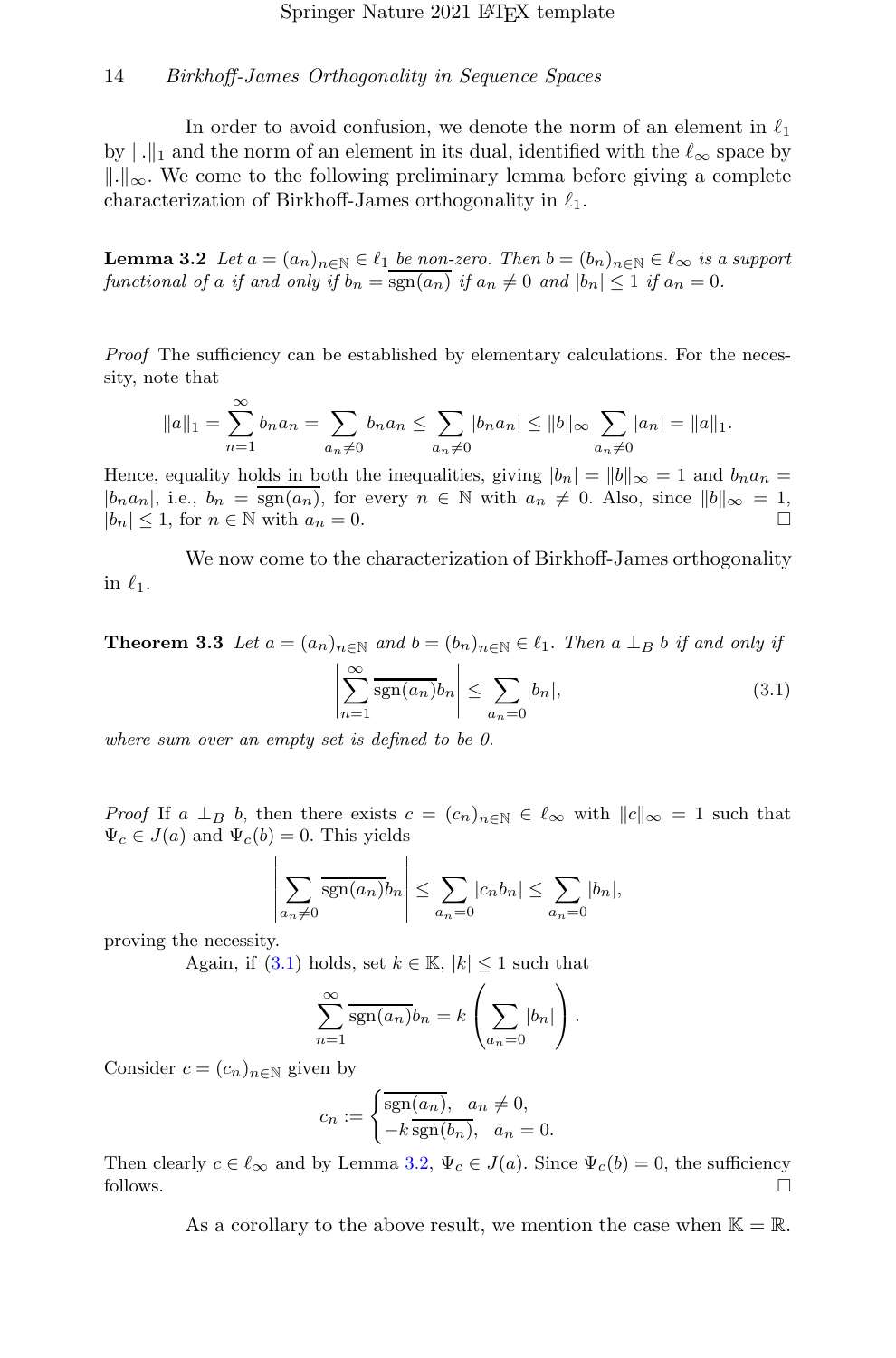**Corollary 3.4** Suppose that  $a = (a_n)_{n \in \mathbb{N}}$  and  $b = (b_n)_{n \in \mathbb{N}} \in \ell_1$  are two members of  $\ell_1$  over  $\mathbb{R}$ . Let  $\mathcal{N}_1 := \{n \in \mathbb{N} : a_n b_n > 0\}$ ,  $\mathcal{N}_2 := \{n \in \mathbb{N} : a_n b_n < 0\}$  and  $\mathcal{N}_0 := \{n \in \mathbb{N} : a_n = 0\}.$  Then a  $\perp_B b$  if and only if

$$
\left|\sum_{n\in\mathcal{N}_1}|b_n|-\sum_{n\in\mathcal{N}_2}|b_n|\right|\leq \sum_{n\in\mathcal{N}_0}|b_n|.
$$

We now come to the characterization of the smooth points of  $\ell_1$ .

**Theorem 3.5** The smooth points of  $\ell_1$  are the sequences having no zero term.

*Proof* Suppose  $a = (a_n)_{n \in \mathbb{N}} \in \ell_1$  has no zero term. Then by Theorem [3.3,](#page-13-2) if  $a \perp_B b$ and  $a \perp_B c$  where  $b = (b_n)_{n \in \mathbb{N}}$ ,  $c = (c_n)_{n \in \mathbb{N}} \in \ell_1$ , then

$$
\sum_{n=1}^{\infty} \overline{\text{sgn}(a_n)} b_n = \sum_{n=1}^{\infty} \overline{\text{sgn}(a_n)} c_n = 0.
$$

Hence

$$
\sum_{n=1}^{\infty} \overline{\text{sgn}(a_n)}(b_n + c_n) = 0 \Rightarrow a \perp_B (b + c),
$$

proving a is smooth.

If  $a = (a_n)_{n \in \mathbb{N}} \in \ell_1$  has a zero term  $a_N$ , for some  $N \in \mathbb{N}$ , by Lemma [3.2,](#page-13-1) we obtain  $b = (b_n)_{n \in \mathbb{N}}$  and  $c = (c_n)_{n \in \mathbb{N}} \in \ell_\infty$ , given by

$$
b_n := \begin{cases} \overline{\text{sgn}(a_n)}, & a_n \neq 0, \\ 0, & a_n = 0, \end{cases} \quad \text{and} \quad c_n := \begin{cases} \overline{\text{sgn}(a_n)}, & a_n \neq 0, \\ 0, & a_n = 0 \text{ and } n \neq N, \\ 1, & n = N. \end{cases}
$$

are two distinct support functionals of a. Hence a cannot be smooth.  $\Box$ 

We finally come to the characterization of local symmetry of Birkhoff-James orthogonality in  $\ell_1$ .

**Theorem 3.6** No non-zero point of  $\ell_1$  is left-symmetric.

*Proof* Suppose that  $a = (a_n)_{n \in \mathbb{N}} \in \ell_1$  is non-zero. If there exists  $N \in \mathbb{N}$  such that  $a_N = 0$ , then setting  $b = (b_n)_{n \in \mathbb{N}}$ , given by  $b_n := \text{sgn}(a_n) \frac{1}{2^n}$ , we have  $||b||_1 < \infty$ . Thus considering  $c := b + 2||b||_1 \epsilon_N$ , Theorem [3.3](#page-13-2) implies  $a \perp_B c$  and  $c \nleq_B a$ . If  $a_n \neq 0$ , for every  $n \in \mathbb{N}$ , then there exists  $M \in \mathbb{N}$  such that

$$
\sum_{n=1}^{M} |a_n| \neq \sum_{n=M+1}^{\infty} |a_n|.
$$

Set  $b = (b_n)_{n \in \mathbb{N}}$ , given by,

$$
b_n := \begin{cases} \text{sgn}(a_n), & 1 \le n \le M, \\ -\text{sgn}(a_n) \frac{M}{2^{n-M}}, & n \ge M+1. \end{cases}
$$

Then  $b \in \ell_1$ . Again, by Theorem [3.3,](#page-13-2)  $a \perp_B b$  and  $b \nsubseteq_B a$  and hence a is not a leftsymmetric point.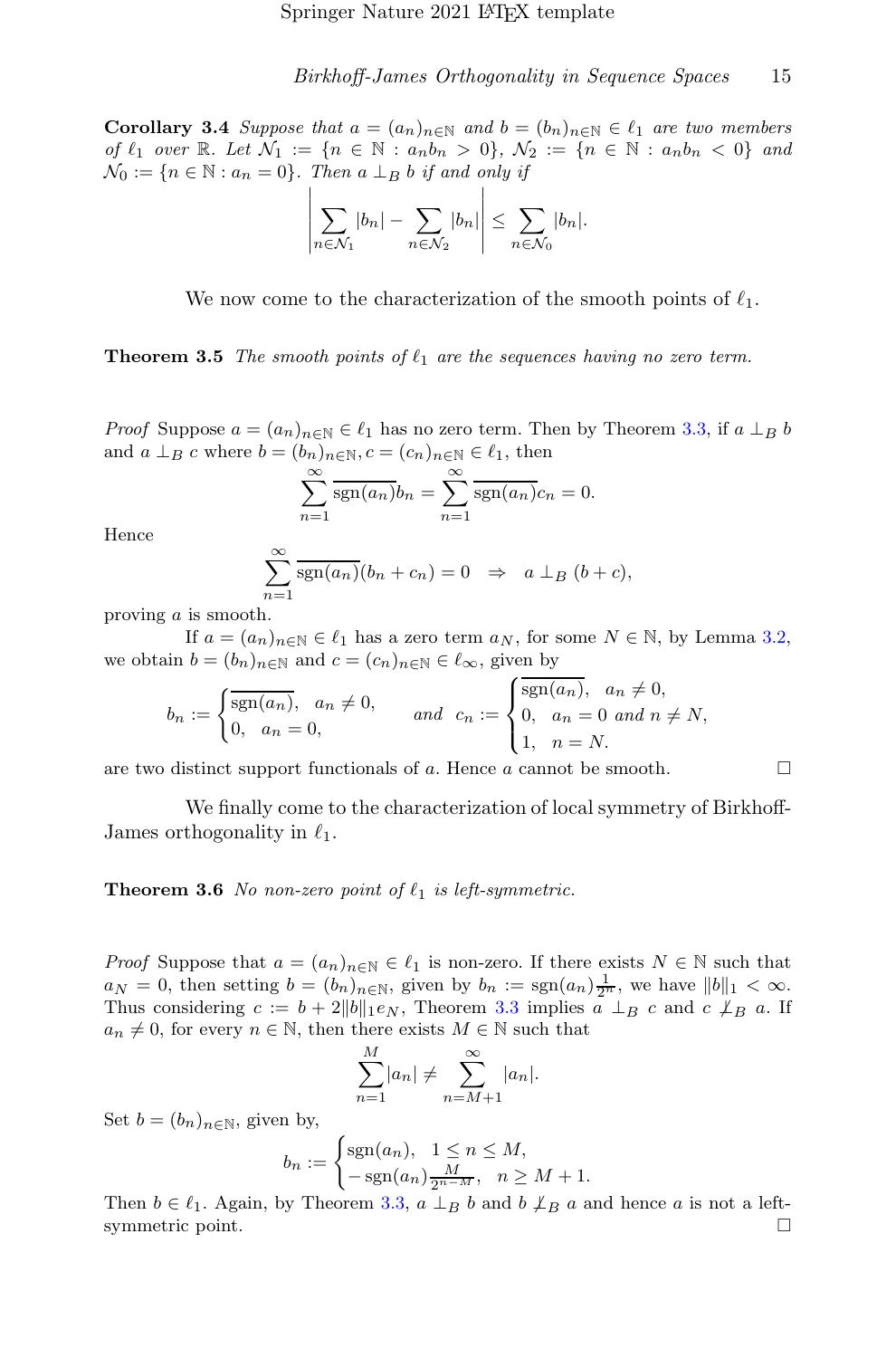We now come to the characterization of the right-symmetric points of  $\ell_1$  and thereby find the collection of onto isometries of the space.

**Theorem 3.7** The only right-symmetric points of  $\ell_1$  are scalar multiples of  $e_n$ , for  $n \in \mathbb{N}$ .

*Proof* Observe that for  $b = (b_n)_{n \in \mathbb{N}} \in \ell_1$ , by Theorem [3.3,](#page-13-2)  $b \perp_B c e_n$ , for some  $c \neq 0$ if and only if  $b_n = 0$  and hence  $ce_n \perp_B b$ . Again if  $a = (a_n)_{\mathbb{N}} \in \ell_1$  has  $a_n, a_m \neq 0$ , for  $n \neq m$ , we consider  $r \in \mathbb{N}$  such that

$$
0 < |a_r| \le \sum_{k \ne r} |a_k|.
$$

Hence by Theorem [3.3,](#page-13-2)  $a \nightharpoonup_B e_r$  but  $e_r \perp_B a$ .

We use this result to characterize the onto isometries of  $\ell_1$  with the help of Corollary [1.1](#page-2-0) and thereby establish the Banach-Lamperti theorem for onto operators on  $\ell_1$ .

Corollary 3.8 Let  $T : \ell_1 \to \ell_1$  be an onto isometry. Then T must be a signed permutation operator.

# 4 Geometry of  $\ell_p$ , for  $1 < p < \infty$ ,  $p \neq 2$

In this final section, we characterize Birkhoff-James orthogonality and its local symmetry in  $\ell_p$ , for  $p \in (1,\infty) \setminus \{2\}$ . We begin with an well-known result.

**Theorem 4.1** The dual space of  $\ell_p$  is isometrically isomorphic to  $\ell_q$  where  $\frac{1}{p} + \frac{1}{q} = 1$ with the functional  $\Psi_a$  corresponding to  $a = (a_n)_{n \in \mathbb{N}} \in \ell_q$ , given by

$$
\Psi_a(x) = \sum_{n=1}^{\infty} a_n x_n, \quad x = (x_n)_{n \in \mathbb{N}} \in \ell_p.
$$

Hence, as was done in the case of  $\ell_1$ , we continue to denote the norm of an element of  $\ell_p$  by  $\lVert \cdot \rVert_p$  and the norm of an element in the dual of  $\ell_p$ , identified with  $\ell_q$ , by  $\lVert \cdot \rVert_q$ . At the beginning, we note down a corollary of this theorem pertaining to the characterization of the support functional of an element of  $\ell_p$ .

<span id="page-15-0"></span>**Corollary 4.2** Let  $a = (a_n)_{n \in \mathbb{N}} \in \ell_q$  be a support functional of  $x = (x_n)_{n \in \mathbb{N}} \in$  $\ell_p \setminus \{0\}$ . Then  $a_n = \frac{1}{n-1}$  $\frac{1}{\|x\|_p^{p-1}} \text{sgn}(x_n)|x_n|^{p-1}, n \in \mathbb{N}.$ 

The proof of this result involves elementary computations and the equality criteria of Holder's inequality.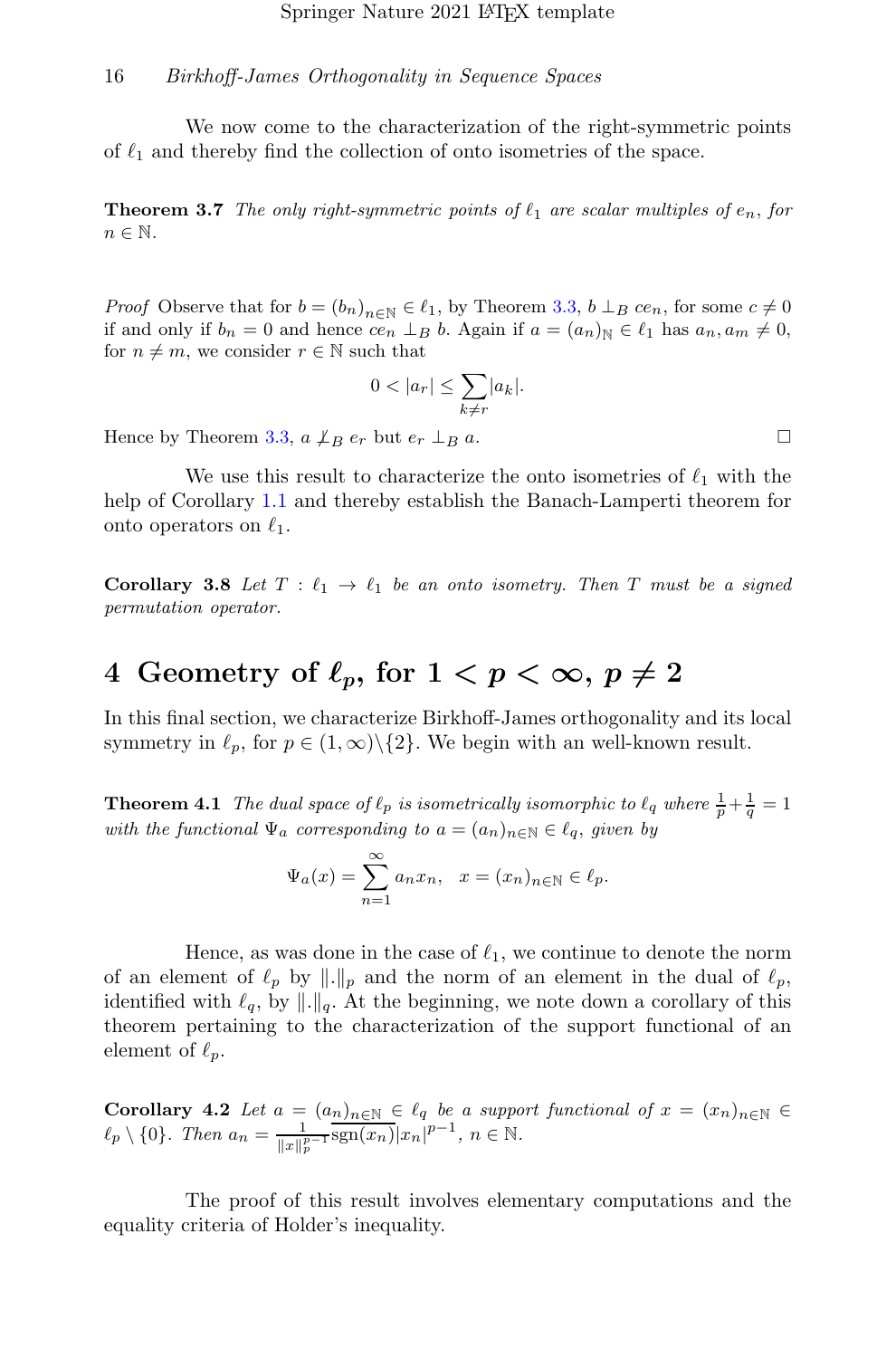We now come to our characterization of Birkhoff-James orthogonality in  $\ell_p$  which follows as a direct consequence of Corollary [4.2](#page-15-0) and James' characterization of Birkhoff-James orthogonality.

**Theorem 4.3** Let  $x = (x_n)_{n \in \mathbb{N}}$  and  $y = (y_n)_{n \in \mathbb{N}} \in \ell_p$ . Then  $x \perp_B y$  if and only if  $\sum^{\infty}$  $n=1$  $\frac{\text{sgn}(x_n)}{|x_n|^{p-1}}y_n = 0.$ 

We now characterize the local symmetry of Birkhoff-James orthogonality in  $\ell_p$ .

<span id="page-16-0"></span>**Theorem 4.4**  $x = (x_n)_{n \in \mathbb{N}} \in \ell_p$  is a left-symmetric point if and only if x is a non-zero right-symmetric point if and only if  $x = c \in N$ , for some  $N \in \mathbb{N}$ ,  $c \in \mathbb{K}$  or  $x = c_1e_N + c_2e_M$ , for some  $N, M \in \mathbb{N}$  and  $c_1, c_2 \in \mathbb{K}$ ,  $|c_1| = |c_2|$ .

*Proof* We first characterize the left-symmetric points. Let  $x \neq 0$ . The sufficiency can be verified by elementary computations. Now, suppose  $x_N$ ,  $x_M \neq 0$  and  $|x_N| \neq |x_M|$ , for some  $N, M \in \mathbb{N}$ . Set  $y = sgn(x_N)|x_M|^{p-1}e_N - sgn(x_M)|x_N|^{p-1}$  and note that by Theorem [4.4,](#page-16-0)  $x \perp_B y$ . However,

$$
\sum_{n=1}^{\infty} \overline{\text{sgn}(y_n)} |y_n|^{p-1} x_n = |x_N|^{p^2 - 2p} - |x_M|^{p^2 - 2p} \neq 0,
$$

since  $p \neq 2$ , proving  $y \not\perp_B x$ . Again if  $x_N, x_M, x_K \neq 0$ , we may assume that  $|x_N| =$  $|x_M| = |x_K|$ , as otherwise, by the previous argument, x cannot be left-symmetric. But then, setting  $y = sgn(x_N)e_N - \frac{1}{2}(sgn(x_M)e_M - sgn(x_K)e_K)$  clearly yields  $x \perp_B y$ and  $y \not\perp_B x$  by Theorem [4.4.](#page-16-0)

Now, Proposition 2.1 of [\[14\]](#page-18-9) states that in a smooth, strictly convex space, a point is left-symmetric if and only if it is right-symmetric. Hence the necessity of the right-symmetric case follows from the left-symmetric case.

As a consequence of this result, we characterize all the onto isometries  $T: \ell_p \to \ell_p$  and prove the Banach-Lamperti Theorem for onto operators on  $\ell_p$ .

**Theorem 4.5** Let  $T : \ell_p \to \ell_p$  be an onto isometry. Then T must be a signed permutation operator.

*Proof* Observe that T and  $T^{-1}$  are both onto isometries and hence  $T(x)$  and  $T^{-1}(x)$ are both left-symmetric points of  $\ell_p$ , for any  $x \in \ell_p$ , by Corollary [1.1.](#page-2-0) Hence it is sufficient to show that for every  $n \in \mathbb{N}$ , there exists  $m \in \mathbb{N}$  such that  $T(e_n) = ce_m$ , for some  $c \in \mathbb{K}$  with  $|c| = 1$ . Suppose by contradiction,  $T(e_n) \neq ce_m$ , for any  $m \in \mathbb{N}$  and  $|c| = 1$ . Then  $T(e_n) = \frac{1}{2^p} (c_1 e_i + c_2 e_j)$ , for  $i \neq j \in \mathbb{N}$  and  $c-1, c_2 \in \mathbb{K}$ ,  $|c_1| = |c_2| = 1$ . Now,  $T^{-1}\left(\frac{1}{-1}\right)$  $\frac{1}{2^{\frac{1}{p}}}(c_1e_i-c_2e_j)\bigg)$  is a left-symmetric point other than any unimodular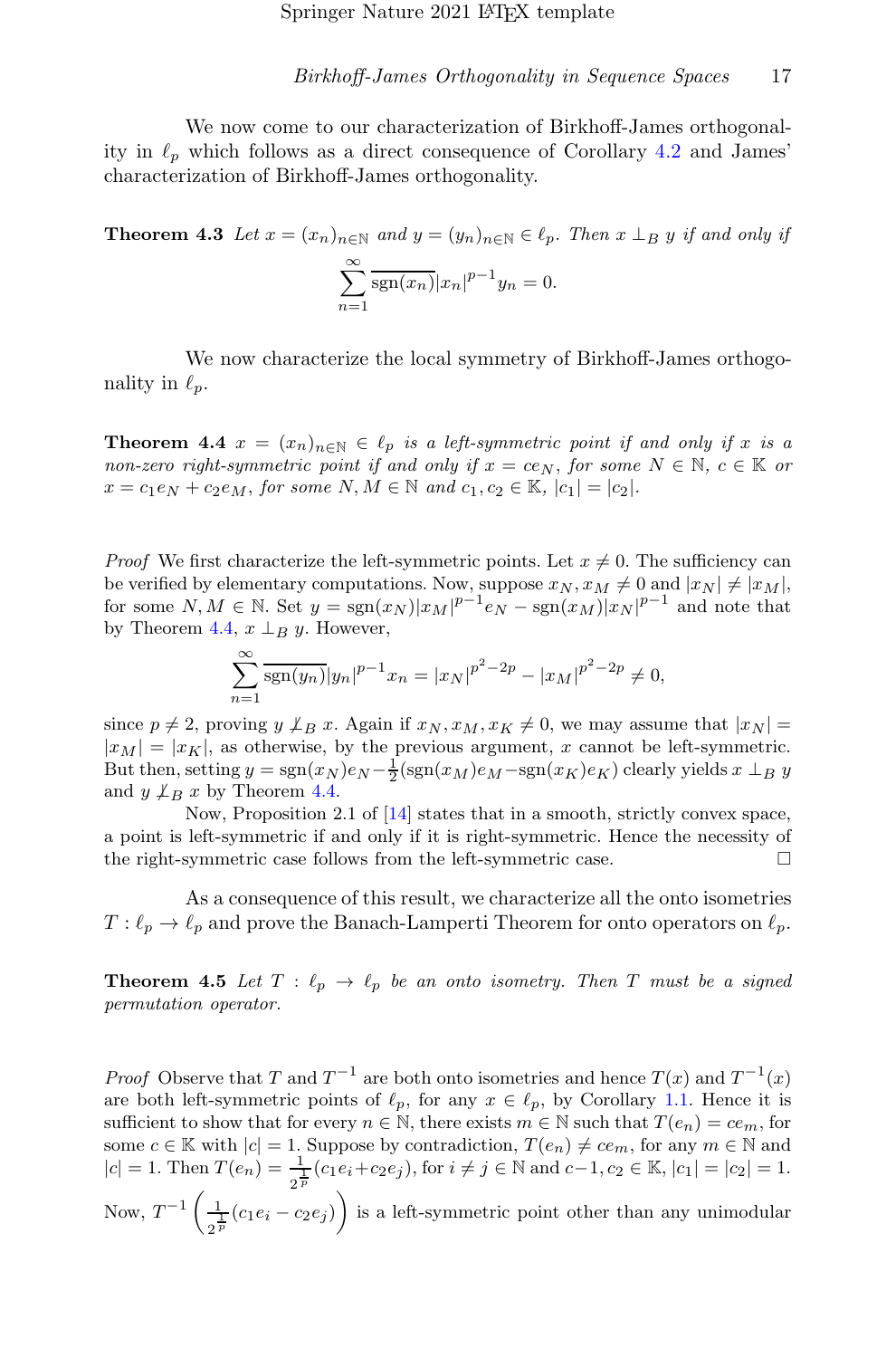multiple of  $e_n$  and hence must be  $ce_m$  for some  $m \neq n$  and  $|c| = 1$  or  $\frac{1}{2^{\frac{1}{p}}}(d_1e_k + d_2e_l)$ , for some  $k \neq l \in \mathbb{N}$  and  $|d_1| = |d_2| = 1$ . In either case, we clearly obtain that  $T^{-1}(e_i)$ is not a left-symmetric point, which establishes the desired contradiction.

# References

- <span id="page-17-0"></span>[1] L. Arambašić, R. Rajić, "On symmetry of the (strong) Birkhoff–James  $orthogonality$  in  $Hilbert$   $C^*$ -modules", Ann. Funct. Anal., Volume 7, Number 1 (2016), 17-23.
- <span id="page-17-6"></span>[2] G. Birkhoff, "Orthogonality in linear metric spaces", Duke Math. J., 1 (1935), 169-172.
- <span id="page-17-5"></span>[3] A. Chattopadhyay, D. Sain, T. Senapati, "Characterization of symmetric points in  $l_p^n$ -spaces", Linear Multilinear Algebra, (2019), https://doi.org/10.1080/03081087.2019.1702916.
- <span id="page-17-9"></span>[4] W. W. Comfort, Ultrafilters : "Some old and some new results", Bull. Amer. Math. Soc., 83 (1977), 417-455.
- [5] W. W. Comfort and S. Negrepontis, "The theory of ultrafilters", Grundlehren Math. Wiss., vol. 211, Springer-Verlag, New York, 1974.
- <span id="page-17-1"></span>[6] P. Ghosh, D. Sain and K. Paul, "On symmetry of Birkhoff-James orthogonality of linear operators", Adv. Oper. Theory, 2 (2017), 428-434.
- <span id="page-17-2"></span>[7] P. Ghosh, K. Paul and D. Sain, "Symmetric properties of orthogonality of linear operators on  $(\mathbb{R}^n, \|\. \|_1)$ ", Novi Sad J. Math., 47 (2017), 41-46.
- <span id="page-17-8"></span>[8] R.C. James, "Inner product in normed linear spaces", Bull. Amer. Math. Soc., 53 (1947), 559-566.
- <span id="page-17-7"></span>[9] R.C. James, "Orthogonality and linear functionals in normed linear spaces", Trans. Amer. Math. Soc., 61 (1947), 265-292.
- <span id="page-17-3"></span>[10] N. Komuro, K.-S. Saito and R. Tanaka, "Left symmetric points for Birkhoff orthogonality in the preduals of von Neumann algebras", Bull. Aust. Math. Soc., 98 (2018), 494-501.
- <span id="page-17-4"></span>[11] N. Komuro, K.-S. Saito and R. Tanaka, "Symmetric points for (strong) Birkhoff orthogonality in von Neumann algebras with applications to preserver problems", J. Math. Anal. Appl., 463 (2018), 1109-1131.